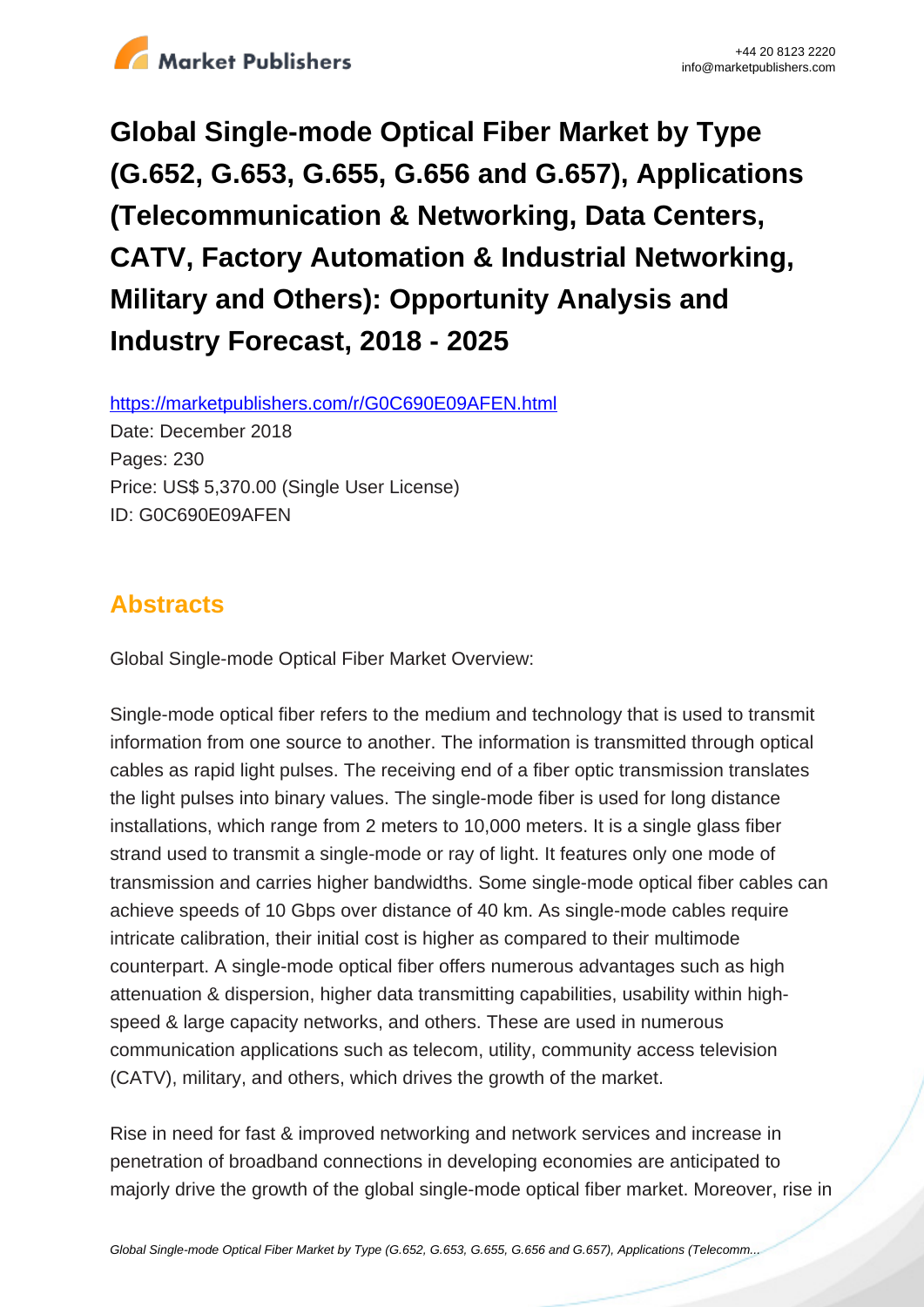

demand for optical communication and sensing applications for different purposes, high demand for optical fiber cable (OFC) in the IT & telecom sector, increase in internet penetration, and surge in adoption of fiber to the home (FTTH) connectivity boost the industry growth. However, high installation cost and increased adoption of wireless communication systems are expected to impede the market growth. Conversely, rise in government investments in fiber optic network cable (OFC network) infrastructure is expected to present major opportunities for market expansion during the forecast period. For instance, the Indian government has been investing in OFC network infrastructure to increase internet penetration across the country, which is in line with the government's initiatives such as Digital India and Smart Cities Mission.

The global single-mode optical fiber market is categorized based on type, application, and region. By type, the market is categorized into G.652, G.653, G.655, G.656, and G.657. The applications covered in the study include telecommunication & networking, CATV, data centers, factory automation & industrial networking, military, and others. Region wise, the market is analyzed across North America, Europe, Asia-Pacific, and LAMEA.

The key players profiled in the report include CommScope, Corning Inc., FiberHome, Fujikura Ltd., Furukawa Electronic Co. Ltd., Nexans S.A., Sumitomo Electric Industries Ltd., Sterlite Technologies Ltd., The Prysmian Group, and Yangtze Optical Fiber and Cable Joint Stock Limited Company.

Key Benefits for Global Single-mode Optical Fiber Market:

The study provides an in-depth analysis of the global single-mode optical fiber market and current & future trends to elucidate the imminent investment pockets.

Information about key drivers, restraints, and opportunities and their impact analysis on the market is provided.

Porter's five forces analysis illustrates the potency of buyers and suppliers operating in the global single-mode optical fiber industry.

The quantitative analysis of the global single-mode optical fiber market from 2017 to 2025 is provided to determine the market potential.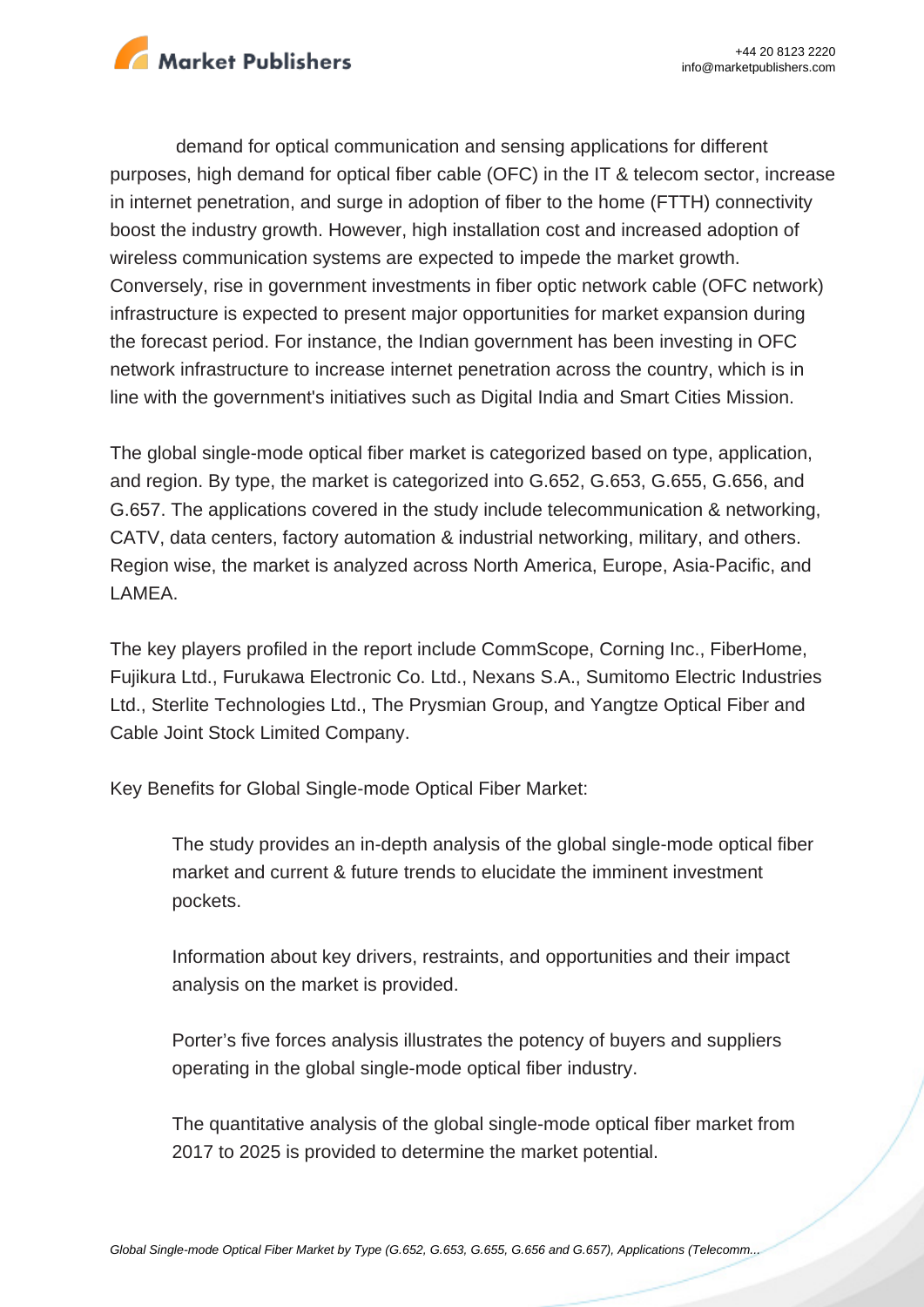

Global Single-mode Optical Fiber Key Market Segments:

By Type

G.652 G.653 G.655 G.656 G.657

#### By Applications

Telecommunication & Networking

Data Centers

**CATV** 

Factory Automation & Industrial Networking

**Military** 

**Others** 

By Region

North America

U.S.

Canada

Europe

[Global Single-mode Optical Fiber Market by Type \(G.652, G.653, G.655, G.656 and G.657\), Applications \(Telecomm...](https://marketpublishers.com/report/hardware/networking_hardware/global-single-mode-optical-fiber-market-by-type-applications-opportunity-analysis-industry-2018-2025.html)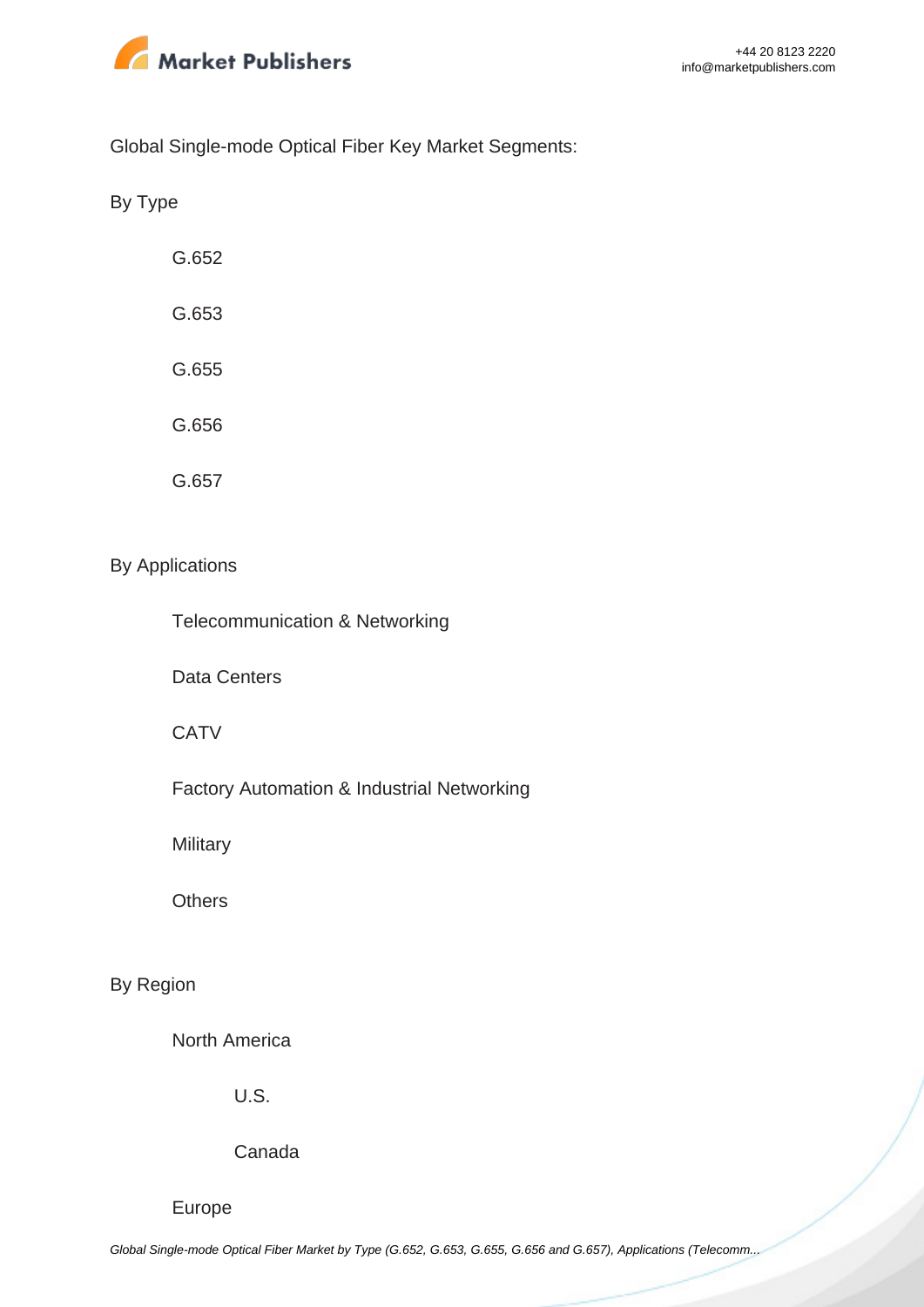

UK

Sweden

**Germany** 

Spain

Russia

France

### Rest of Europe

#### Asia-Pacific

China

India

Japan

Australia

South Korea

Rest of APAC

#### LAMEA

Latin America

Middle East

Africa

Key Market Players: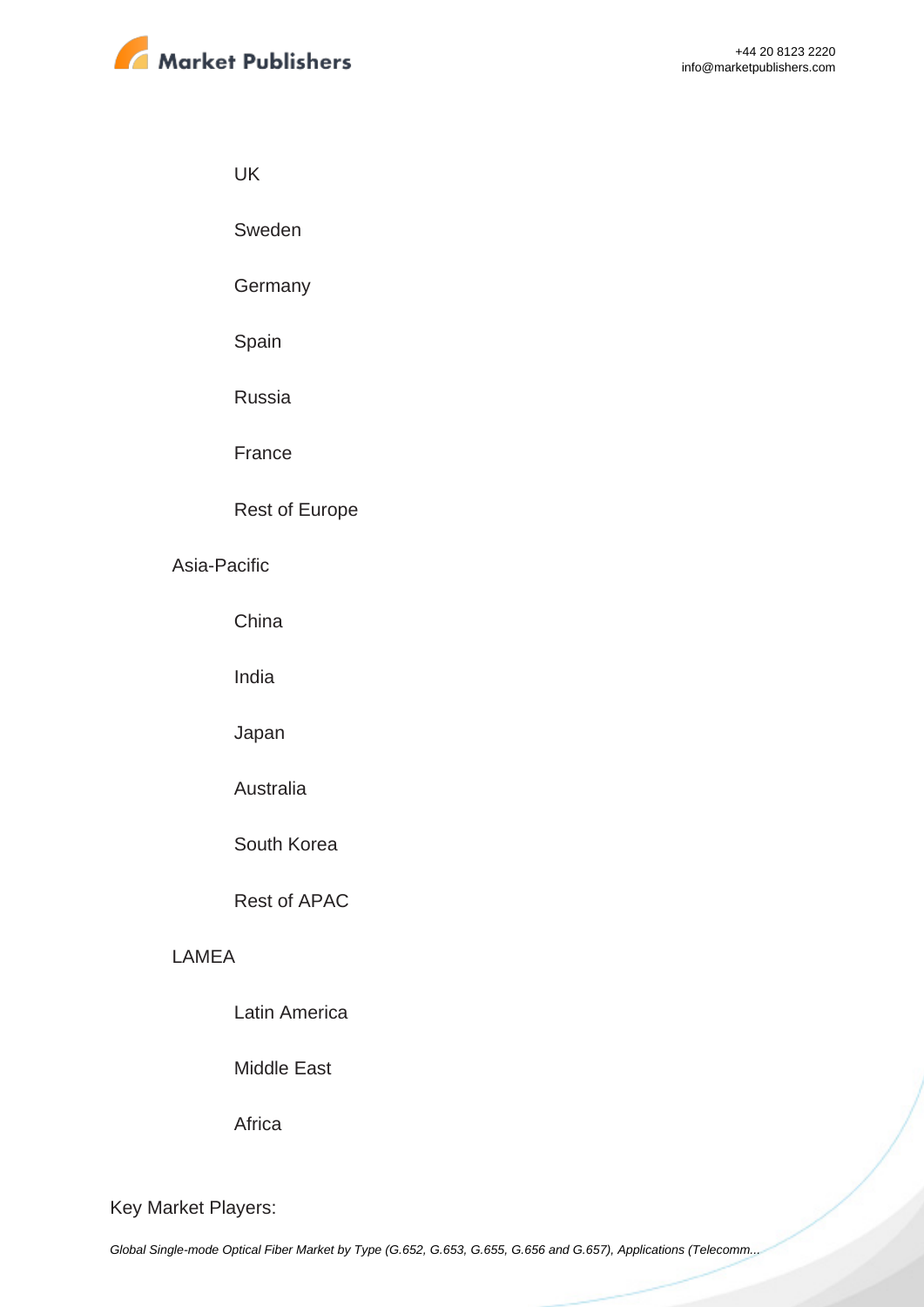

**CommScope** 

Corning Inc.

FiberHome

Fujikura Ltd.

Furukawa Electronic Co. Ltd.

Nexans S.A.

Sumitomo Electric Industries Ltd.

Sterlite Technologies Ltd.

The Prysmian Group

Yangtze Optical Fiber and Cable Joint Stock Limited Company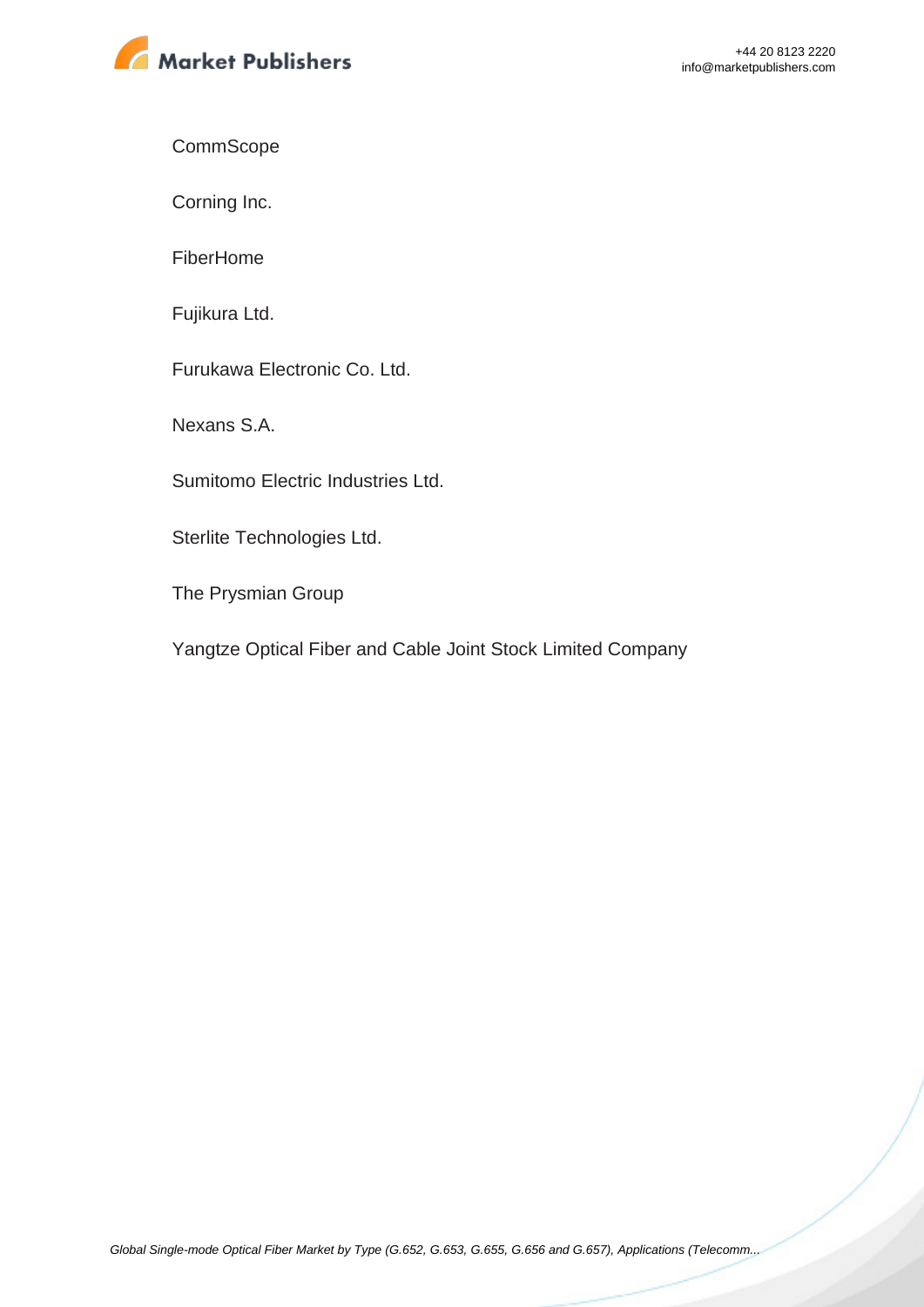

# **Contents**

### **CHAPTER 1: INTRODUCTION**

- 1.1. REPORT DESCRIPTION
- 1.2. KEY BENEFITS FOR STAKEHOLDERS
- 1.3. RESEARCH METHODOLOGY
- 1.3.1. Secondary research
- 1.3.2. Primary research
- 1.3.3. Analyst tools & Type ls

## **CHAPTER 2: EXECUTIVE SUMMARY**

2.1. CXO PERSPECTIVE

## **CHAPTER 3: MARKET OVERVIEW**

- 3.1. MARKET DEFINITION AND SCOPE
- 3.2. KEY FINDINGS
	- 3.2.1. Top impacting factors
	- 3.2.2. Top investment pockets
	- 3.2.3. Top winning strategies
	- 3.2.4. TOP WINNING STRATEGIES, BY DEVELOPMENT, 2015-2018 (%)
- 3.2.5. TOP WINNING STRATEGIES, BY COMPANY, 2015-2018
- 3.3. PORTER'S FIVE FORCES ANALYSIS
- 3.4. KEY PLAYER POSITIONING, 2017
- 3.5. MARKET DYNAMICS
	- 3.5.1. Drivers
		- 3.5.1.1. Widespread implementation of 5G
	- 3.5.1.2. Increasing adoption of fiber to the home (FTTH) connectivity
	- 3.5.1.3. Emergence of internet of things (IoT)
	- 3.5.1.4. Rising demand for single-mode optical fiber due to shortage of fiber
	- 3.5.2. Restraint
		- 3.5.2.1. High installation cost
		- 3.5.2.2. Growth in the wireless communication systems
	- 3.5.3. Opportunity
		- 3.5.3.1. Technological advancements in the fiber optic cable technology
	- 3.5.3.2. Rising investments in optical fiber cable (OFC) network infrastructure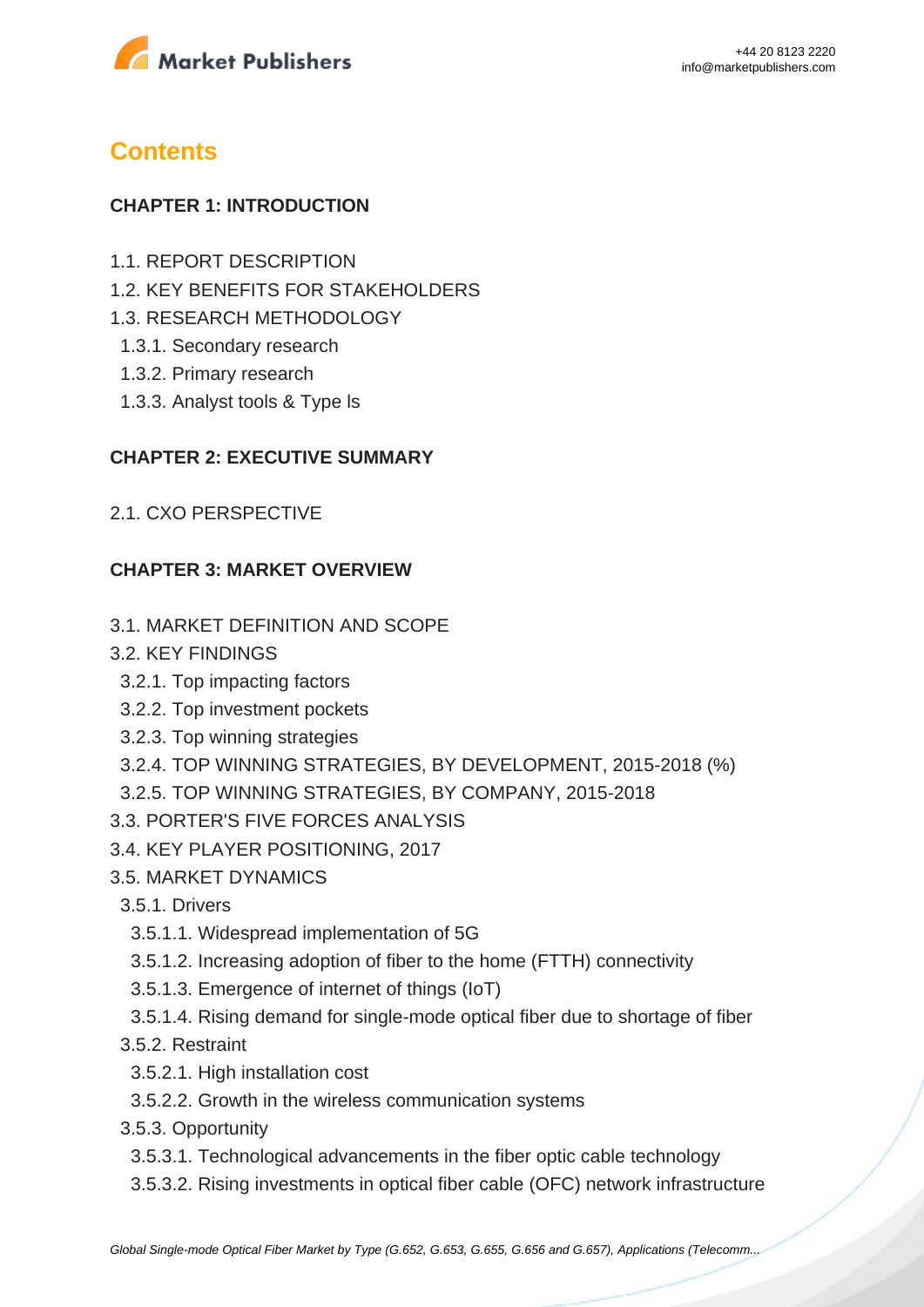

## **CHAPTER 4: OPTICAL FIBER MARKET, BY TYPE**

#### 4.1. OVERVIEW

4.2. G.652

- 4.2.1. Key market trends
- 4.2.2. Key growth factors and opportunities
- 4.2.3. Market size and forecast, by region
- 4.2.4. Market analysis by country
- 4.3. G.653
- 4.3.1. Key market trends
- 4.3.2. Key growth factors and opportunities
- 4.3.3. Market size and forecast, by region
- 4.3.4. Market analysis by country
- 4.4. G.655
	- 4.4.1. Key market trends
	- 4.4.2. Key growth factors and opportunities
	- 4.4.3. Market size and forecast, by region
- 4.4.4. Market analysis by country
- 4.5. G.656
	- 4.5.1. Key market trends
	- 4.5.2. Key growth factors and opportunities
	- 4.5.3. Market size and forecast, by region
- 4.5.4. Market analysis by country

4.6. G.657

- 4.6.1. Key market trends
- 4.6.2. Key growth factors and opportunities
- 4.6.3. Market size and forecast, by region
- 4.6.4. Market analysis by country

#### **CHAPTER 5: OPTICAL FIBER MARKET, BY APPLICATION**

- 5.1. OVERVIEW
- 5.2. TELECOMMUNICATION & NETWORKING
	- 5.2.1. Key market trends
	- 5.2.2. Key growth factors and opportunities
	- 5.2.3. Market size and forecast, by region
	- 5.2.4. Market analysis by country
- 5.3. DATA CENTERS
	- 5.3.1. Key market trends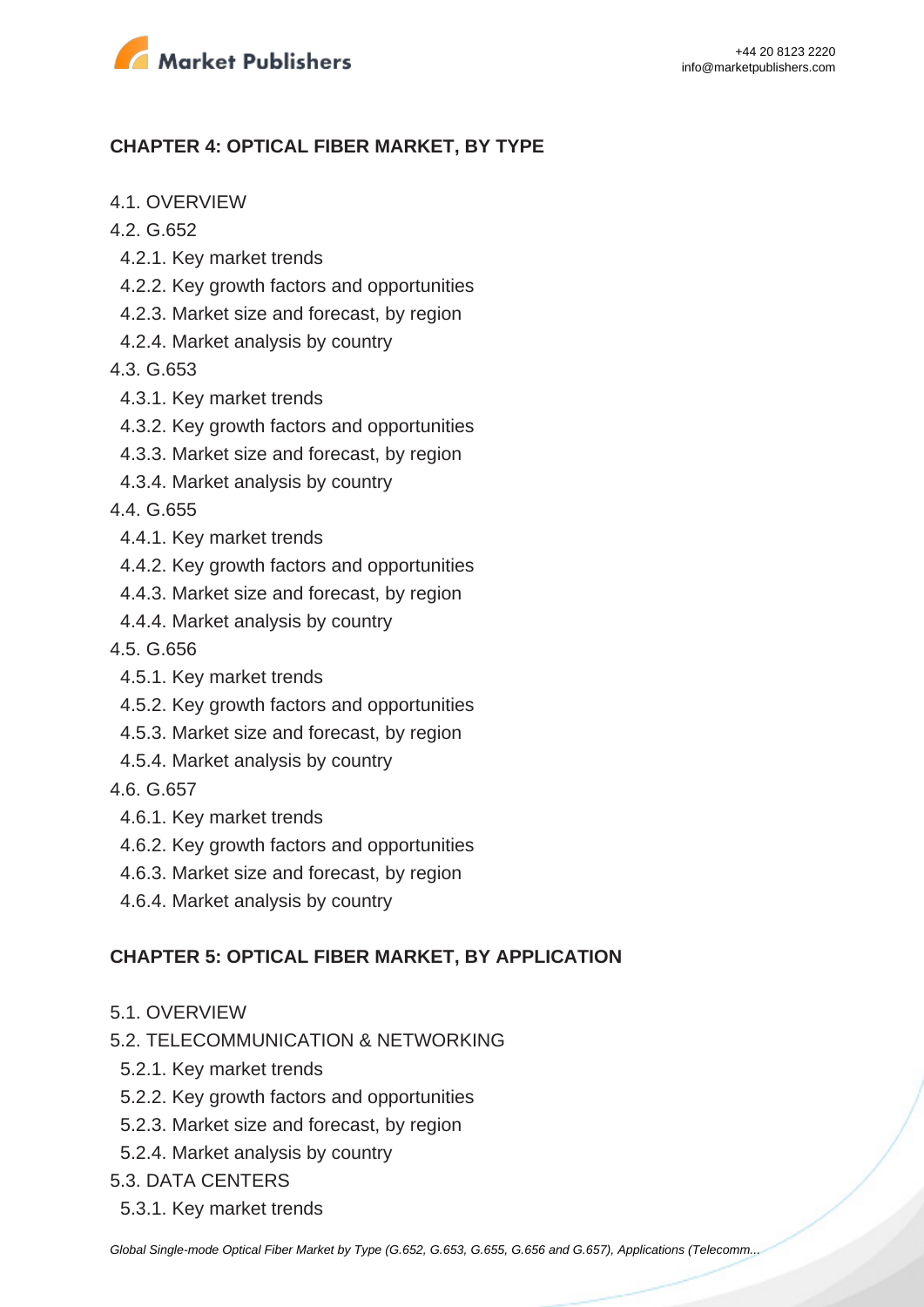

- 5.3.2. Key growth factors and opportunities
- 5.3.3. Market size and forecast, by region
- 5.3.4. Market analysis by country
- 5.4. CATV
	- 5.4.1. Key market trends
	- 5.4.2. Key growth factors and opportunities
	- 5.4.3. Market size and forecast, by region
	- 5.4.4. Market analysis by country
- 5.5. FACTORY AUTOMATION & INDUSTRIAL NETWORKING
	- 5.5.1. Key market trends
	- 5.5.2. Key growth factors and opportunities
	- 5.5.3. Market size and forecast, by region
	- 5.5.4. Market analysis by country
- 5.6. MILITARY
	- 5.6.1. Key market trends
	- 5.6.2. Key growth factors and opportunities
	- 5.6.3. Market size and forecast, by region
- 5.6.4. Market analysis by country
- 5.7. OTHERS
	- 5.7.1. Key market trends
	- 5.7.2. Key growth factors and opportunities
	- 5.7.3. Market size and forecast, by region
	- 5.7.4. Market analysis by country

#### **CHAPTER 6: OPTICAL FIBER MARKET, BY REGION**

- 6.1. OVERVIEW
- 6.2. NORTH AMERICA
- 6.2.1. Key market trends
- 6.2.2. Key growth factors and opportunities
- 6.2.3. Market size and forecast
- 6.2.3.1. Market size and forecast, by Type
- 6.2.3.2. Market size and forecast, by Application
- 6.2.3.3. Market size and forecast, by country
- 6.2.3.4. U.S.
- 6.2.3.4.1. Market size and forecast, by Type
- 6.2.3.4.2. Market size and forecast, by Application
- 6.2.3.5. Canada
- 6.2.3.5.1. Market size and forecast, by Type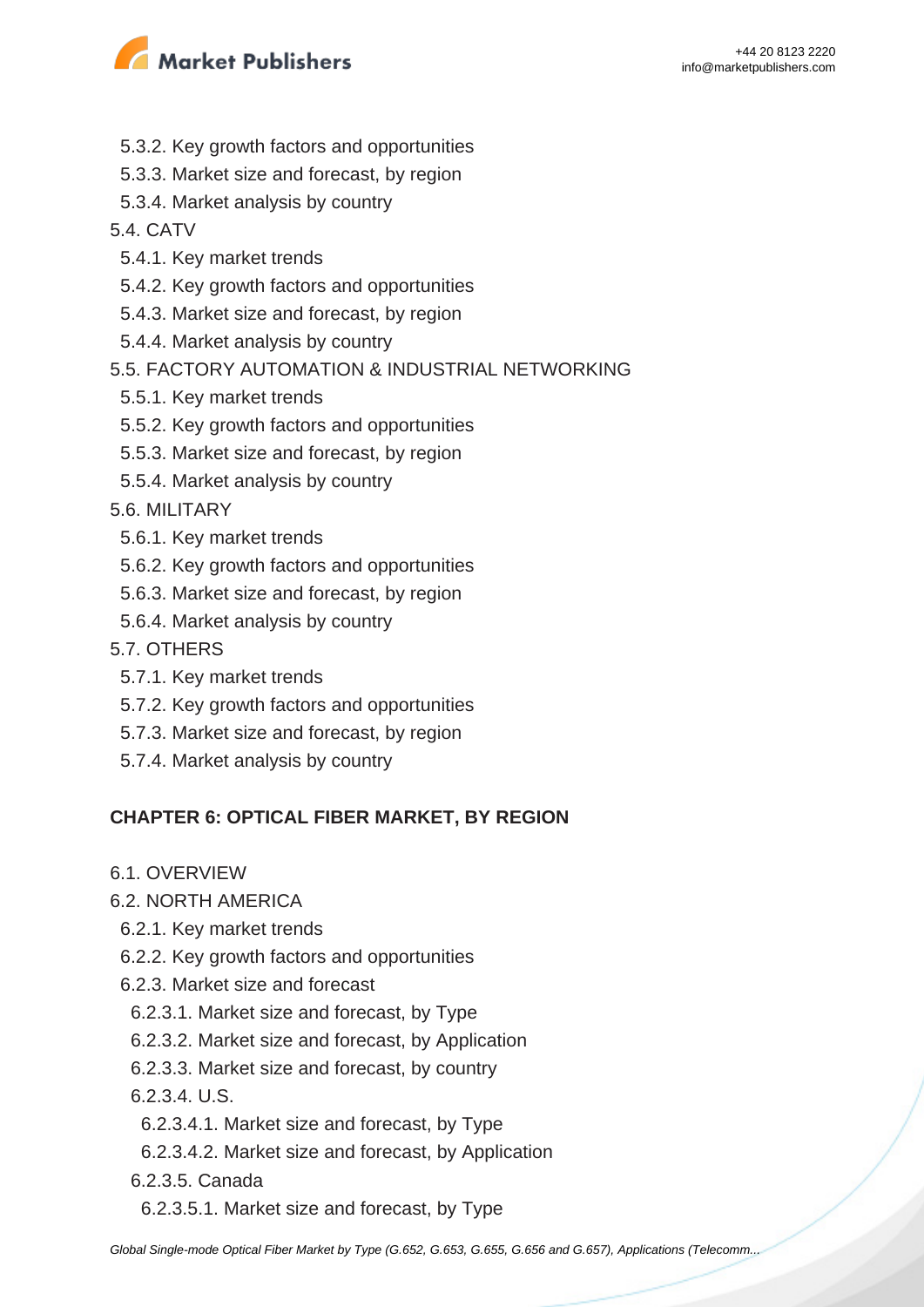

 6.2.3.5.2. Market size and forecast, by Application 6.3. EUROPE 6.3.1. Key market trends 6.3.2. Key growth factors and opportunities 6.3.3. Market size and forecast 6.3.3.1. Market size and forecast, by Type 6.3.3.2. Market size and forecast, by Application 6.3.3.3. Market size and forecast, by country 6.3.3.4. UK 6.3.3.4.1. Market size and forecast, by Type 6.3.3.4.2. Market size and forecast, by Application 6.3.3.5. Sweden 6.3.3.5.1. Market size and forecast, by Type 6.3.3.5.2. Market size and forecast, by Application 6.3.3.6. Germany 6.3.3.6.1. Market size and forecast, by Type 6.3.3.6.2. Market size and forecast, by Application 6.3.3.7. Spain 6.3.3.7.1. Market size and forecast, by Type 6.3.3.7.2. Market size and forecast, by Application 6.3.3.8. Russia 6.3.3.8.1. Market size and forecast, by Type 6.3.3.8.2. Market size and forecast, by Application 6.3.3.9. France 6.3.3.9.1. Market size and forecast, by Type 6.3.3.9.2. Market size and forecast, by Application 6.3.3.10. Rest of Europe 6.3.3.10.1. Market size and forecast, by Type 6.3.3.10.2. Market size and forecast, by Application 6.4. ASIA-PACIFIC 6.4.1. Key market trends 6.4.2. Key growth factors and opportunities 6.4.3. Market size and forecast 6.4.3.1. Market size and forecast, by Type 6.4.3.2. Market size and forecast, by Application 6.4.3.3. Market size and forecast, by country 6.4.3.4. China 6.4.3.4.1. Market size and forecast, by Type

6.4.3.4.2. Market size and forecast, by Application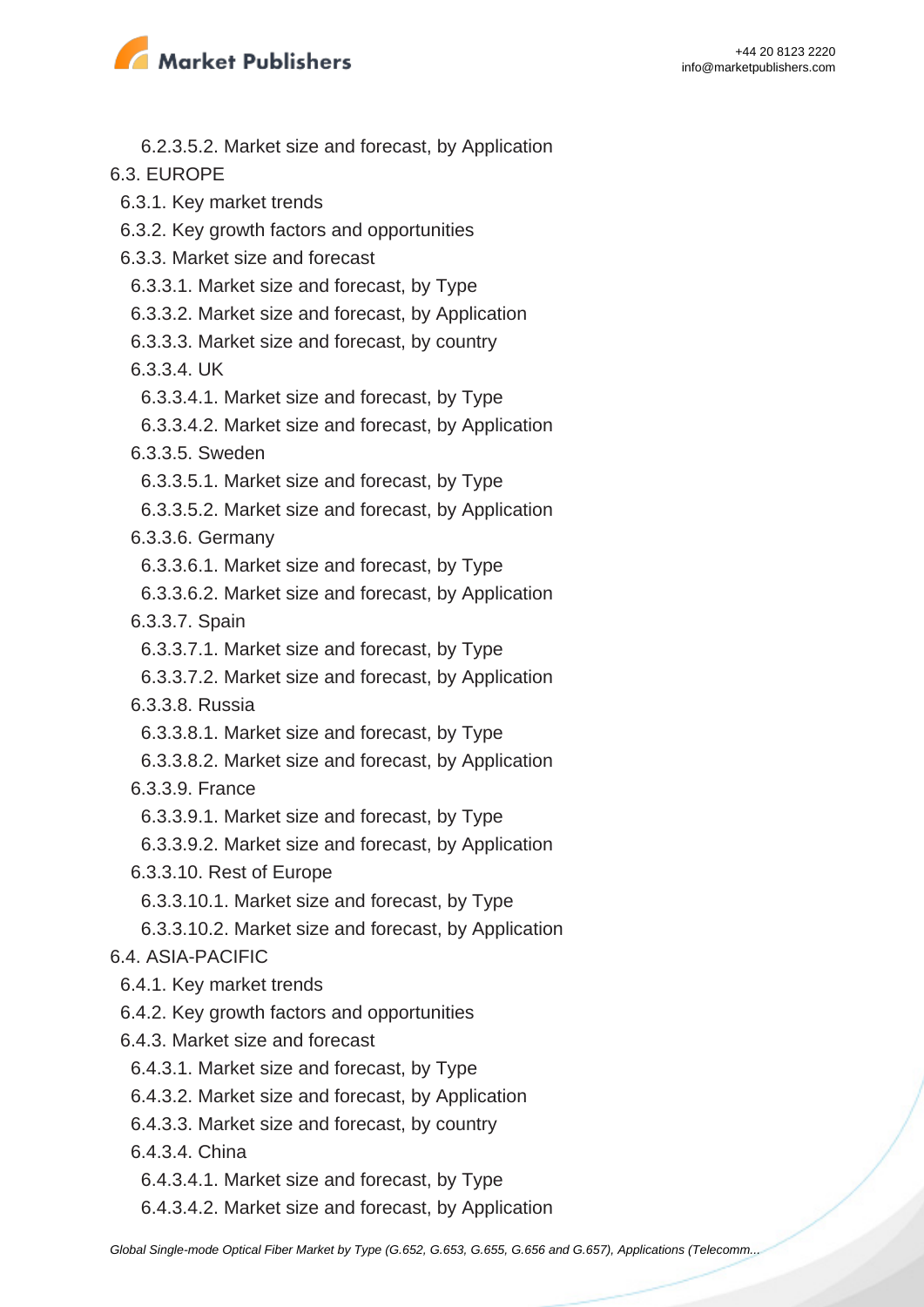

6.4.3.5. India

- 6.4.3.5.1. Market size and forecast, by Type
- 6.4.3.5.2. Market size and forecast, by Application
- 6.4.3.6. Japan
- 6.4.3.6.1. Market size and forecast, by Type
- 6.4.3.6.2. Market size and forecast, by Application
- 6.4.3.7. Australia
- 6.4.3.7.1. Market size and forecast, by Type
- 6.4.3.7.2. Market size and forecast, by Application
- 6.4.3.8. South Korea
- 6.4.3.8.1. Market size and forecast, by Type
- 6.4.3.8.2. Market size and forecast, by Application
- 6.4.3.9. Rest of Asia-Pacific
- 6.4.3.9.1. Market size and forecast, by Type
- 6.4.3.9.2. Market size and forecast, by Application

6.5. LAMEA

- 6.5.1. Key market trends
- 6.5.2. Key growth factors and opportunities
- 6.5.3. Market size and forecast
- 6.5.3.1. Market size and forecast, by Type
- 6.5.3.2. Market size and forecast, by Application
- 6.5.3.3. Market size and forecast, by country
- 6.5.3.4. Latin America
- 6.5.3.4.1. Market size and forecast, by Type
- 6.5.3.4.2. Market size and forecast, by Application
- 6.5.3.5. Middle East
- 6.5.3.5.1. Market size and forecast, by Type
- 6.5.3.5.2. Market size and forecast, by Application
- 6.5.3.6. Africa
	- 6.5.3.6.1. Market size and forecast, by Type
- 6.5.3.6.2. Market size and forecast, by Application

## **CHAPTER 7: COMPANY PROFILES**

- 7.1. COMMSCOPE
	- 7.1.1. Company overview
	- 7.1.2. Company snapshot
	- 7.1.3. Operating business segments
	- 7.1.4. Product portfolio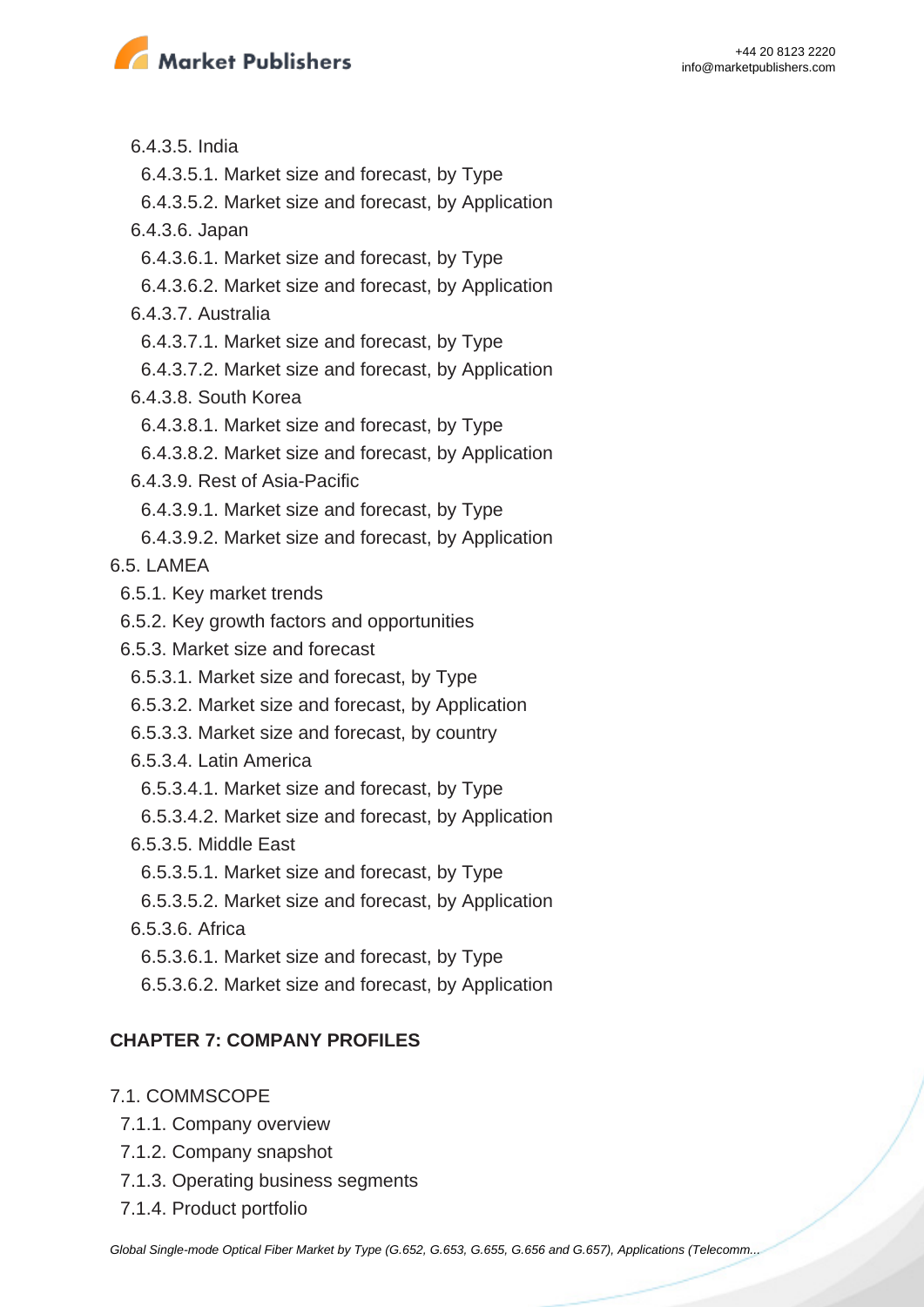



- 7.1.5. Business performance
- 7.1.6. Key strategic moves and developments
- 7.2. CORNING INC.
	- 7.2.1. Company overview
	- 7.2.2. Company snapshot
	- 7.2.3. Operating business segments
	- 7.2.4. Product portfolio
	- 7.2.5. Corning Inc.: Product portfolio
	- 7.2.6. Business performance
	- 7.2.7. Key strategic moves and developments

#### 7.3. FIBERHOME

- 7.3.1. Company overview
- 7.3.2. Company snapshot
- 7.3.3. Product portfolio
- 7.3.4. Key strategic moves and developments

7.4. FUJIKURA LTD.

- 7.4.1. Company overview
- 7.4.2. Company snapshot
- 7.4.3. Operating business segments
- 7.4.4. Product portfolio
- 7.4.5. Business performance
- 7.4.6. Key strategic moves and developments

#### 7.5. FURUKAWA ELECTRIC CO. LTD.

- 7.5.1. Company overview
- 7.5.2. Company snapshot
- 7.5.3. Operating business segments
- 7.5.4. Product portfolio
- 7.5.5. Business performance
- 7.5.6. Key strategic moves and developments
- 7.6. NEXANS S.A.
	- 7.6.1. Company overview
	- 7.6.2. Company snapshot
	- 7.6.3. Operating business segments
	- 7.6.4. Product portfolio
	- 7.6.5. Business performance
	- 7.6.6. Key strategic moves and developments
- 7.7. SUMITOMO ELECTRIC INDUSTRIES LTD.
	- 7.7.1. Company overview
	- 7.7.2. Company snapshot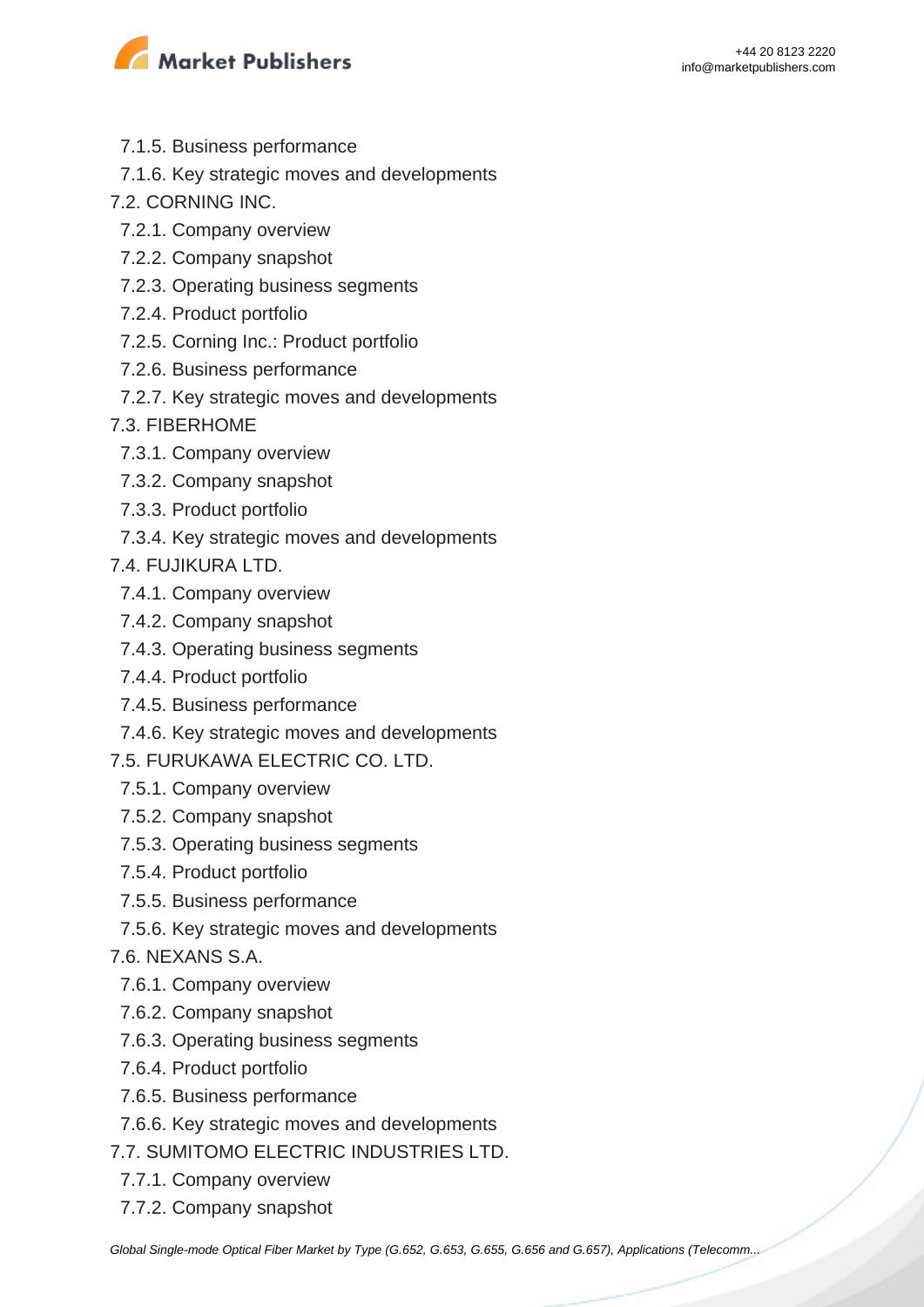

- 7.7.3. Operating business segments
- 7.7.4. Product portfolio
- 7.7.5. Business performance
- 7.7.6. Key strategic moves and developments
- 7.8. STERLITE TECHNOLOGIES LTD.
	- 7.8.1. Company overview
	- 7.8.2. Company snapshot
	- 7.8.3. Operating business segments
	- 7.8.4. Product portfolio
	- 7.8.5. Business performance
- 7.8.6. Key strategic moves and developments
- 7.9. THE PRYSMIAN GROUP
	- 7.9.1. Company overview
	- 7.9.2. Company snapshot
	- 7.9.3. Operating business segments
	- 7.9.4. Product portfolio
	- 7.9.5. Business performance
	- 7.9.6. Key strategic moves and developments
- 7.10. YANGTZE OPTICAL FIBER AND CABLE JOINT STOCK LIMITED COMPANY
- 7.10.1. Company overview
- 7.10.2. Company snapshot
- 7.10.3. Operating business segments
- 7.10.4. Product portfolio
- 7.10.5. Business performance
- 7.10.6. Key strategic moves and developments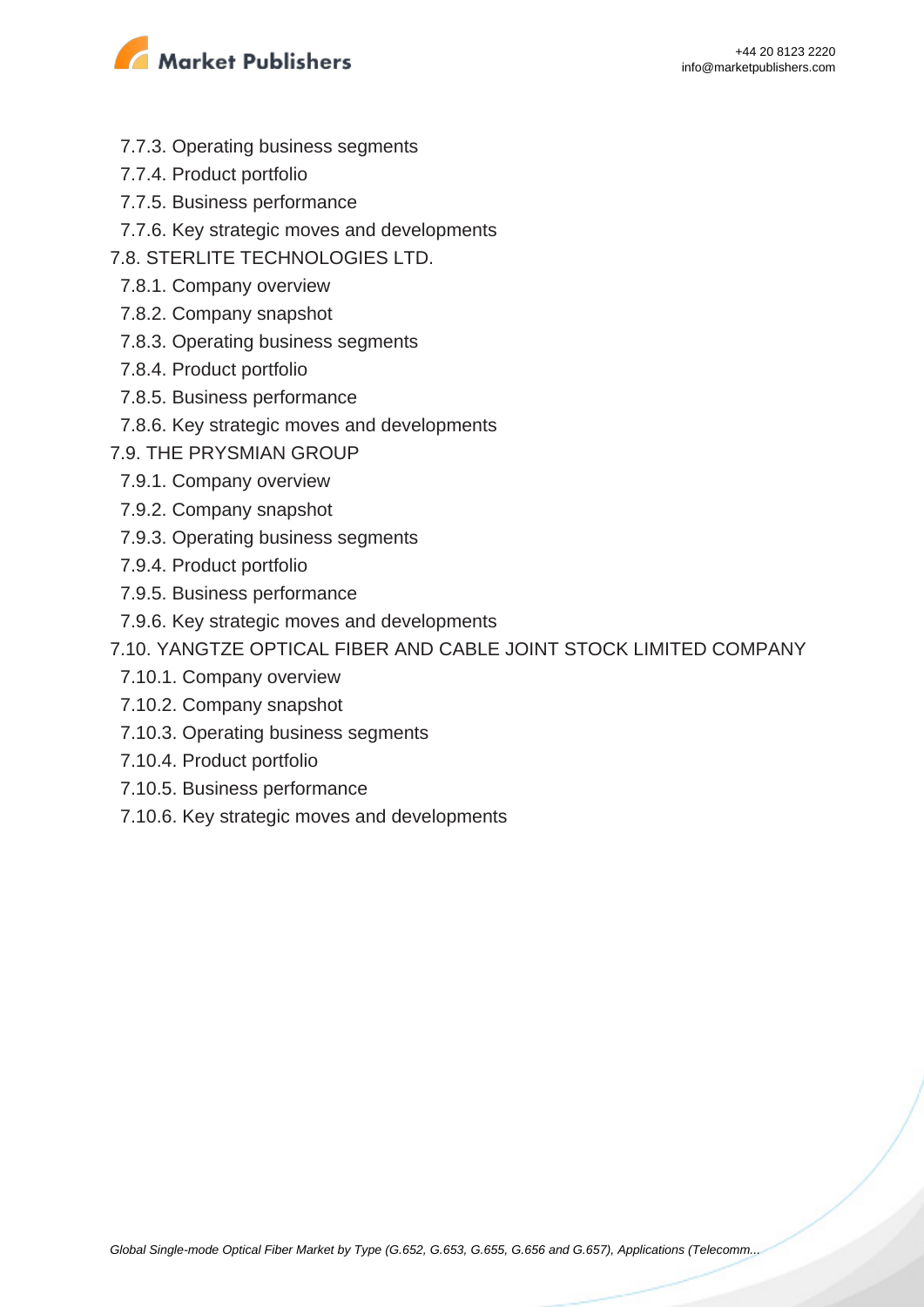



# **List Of Tables**

### **LIST OF TABLES**

TABLE 01. GLOBAL SINGLE-MODE OPTICAL FIBER MARKET REVENUE, BY TYPE, 20172025 (\$MILLION)

TABLE 02. SINGLE-MODE OPTICAL FIBER MARKET REVENUE FOR G.652, BY REGION, 20172025 (\$MILLION)

TABLE 03. SINGLE-MODE OPTICAL FIBER MARKET REVENUE FOR G.653, BY REGION, 20172025 (\$MILLION)

TABLE 04. SINGLE-MODE OPTICAL FIBER MARKET REVENUE FOR G.655, BY REGION, 20172025 (\$MILLION)

TABLE 05. SINGLE-MODE OPTICAL FIBER MARKET REVENUE FOR G.656, BY REGION, 20172025 (\$MILLION)

TABLE 06. SINGLE-MODE OPTICAL FIBER MARKET REVENUE FOR G.657 SEGMENT, BY REGION, 20172025 (\$MILLION)

TABLE 07. GLOBAL SINGLE-MODE OPTICAL FIBER MARKET REVENUE, BY APPLICATION, 20172025 (\$MILLION)

TABLE 08. SINGLE-MODE OPTICAL FIBER MARKET REVENUE FOR TELECOMMUNICATION & NETWORKING, BY REGION, 20172025 (\$MILLION) TABLE 09. SINGLE-MODE OPTICAL FIBER MARKET REVENUE FOR DATA CENTERS, BY REGION, 20172025 (\$MILLION)

TABLE 10. SINGLE-MODE OPTICAL FIBER MARKET REVENUE FOR CATV, BY REGION, 20172025 (\$MILLION)

TABLE 11. SINGLE-MODE OPTICAL FIBER MARKET REVENUE FOR FACTORY AUTOMATION & INDUSTRIAL NETWORKING, BY REGION, 20172025 (\$MILLION) TABLE 12. SINGLE-MODE OPTICAL FIBER MARKET REVENUE FOR MILITARY, BY REGION, 20172025 (\$MILLION)

TABLE 13. SINGLE-MODE OPTICAL FIBER MARKET REVENUE FOR OTHERS, BY REGION, 20172025 (\$MILLION)

TABLE 14. SINGLE-MODE OPTICAL FIBER MARKET REVENUE, BY REGION, 20172025 (\$MILLION)

TABLE 15. NORTH AMERICA SINGLE-MODE OPTICAL FIBER MARKET, BY TYPE, 20172025 (\$MILLION)

TABLE 16. NORTH AMERICA SINGLE-MODE OPTICAL FIBER MARKET, BY APPLICATION, 20172025 (\$MILLION)

TABLE 17. NORTH AMERICA SINGLE-MODE OPTICAL FIBER MARKET, BY COUNTRY, 20172025 (\$MILLION)

TABLE 18. U.S. SINGLE-MODE OPTICAL FIBER MARKET, BY TYPE, 20172025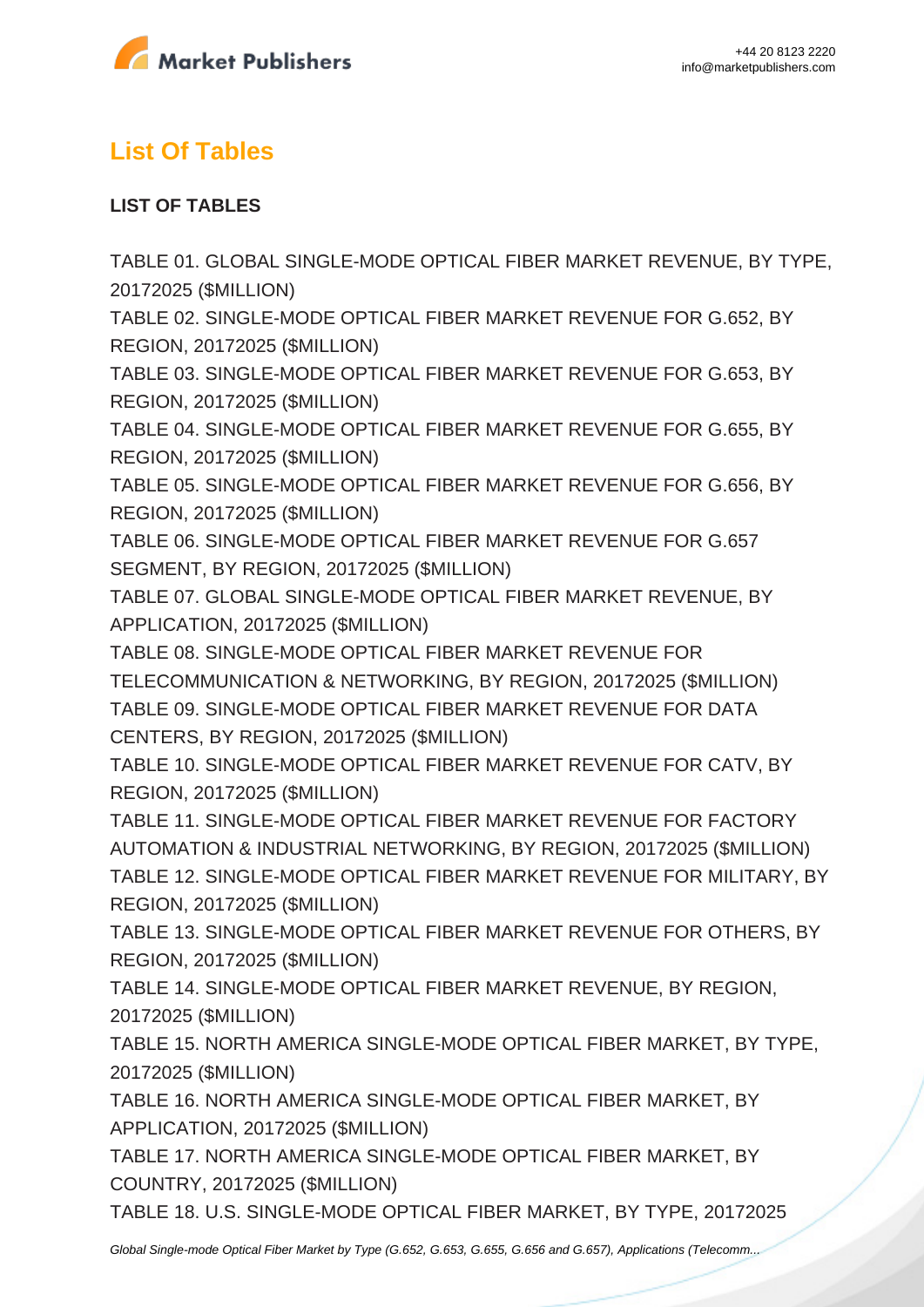

(\$MILLION)

TABLE 19. U.S. SINGLE-MODE OPTICAL FIBER MARKET, BY APPLICATION, 20172025 (\$MILLION)

TABLE 20. CANADA SINGLE-MODE OPTICAL FIBER MARKET, BY TYPE, 20172025 (\$MILLION)

TABLE 21. CANADA SINGLE-MODE OPTICAL FIBER MARKET, BY APPLICATION, 20172025 (\$MILLION)

TABLE 22. EUROPE SINGLE-MODE OPTICAL FIBER MARKET, BY TYPE, 20172025 (\$MILLION)

TABLE 23. EUROPE SINGLE-MODE OPTICAL FIBER MARKET, BY APPLICATION, 20172025 (\$MILLION)

TABLE 24. EUROPE SINGLE-MODE OPTICAL FIBER MARKET, BY COUNTRY, 20172025 (\$MILLION)

TABLE 25. UK SINGLE-MODE OPTICAL FIBER MARKET, BY TYPE, 20172025 (\$MILLION)

TABLE 26. UK SINGLE-MODE OPTICAL FIBER MARKET, BY APPLICATION, 20172025 (\$MILLION)

TABLE 27. SWEDEN SINGLE-MODE OPTICAL FIBER MARKET, BY TYPE, 20172025 (\$MILLION)

TABLE 28. SWEDEN SINGLE-MODE OPTICAL FIBER MARKET, BY APPLICATION, 20172025 (\$MILLION)

TABLE 29. GERMANY SINGLE-MODE OPTICAL FIBER MARKET, BY TYPE,

20172025 (\$MILLION)

TABLE 30. GERMANY SINGLE-MODE OPTICAL FIBER MARKET, BY APPLICATION, 20172025 (\$MILLION)

TABLE 31. SPAIN SINGLE-MODE OPTICAL FIBER MARKET, BY TYPE, 20172025 (\$MILLION)

TABLE 32. SPAIN SINGLE-MODE OPTICAL FIBER MARKET, BY APPLICATION, 20172025 (\$MILLION)

TABLE 33. RUSSIA SINGLE-MODE OPTICAL FIBER MARKET, BY TYPE, 20172025 (\$MILLION)

TABLE 34. RUSSIA SINGLE-MODE OPTICAL FIBER MARKET, BY APPLICATION, 20172025 (\$MILLION)

TABLE 35. FRANCE SINGLE-MODE OPTICAL FIBER MARKET, BY TYPE, 20172025 (\$MILLION)

TABLE 36. FRANCE SINGLE-MODE OPTICAL FIBER MARKET, BY APPLICATION, 20172025 (\$MILLION)

TABLE 37. REST OF EUROPE SINGLE-MODE OPTICAL FIBER MARKET, BY TYPE, 20172025 (\$MILLION)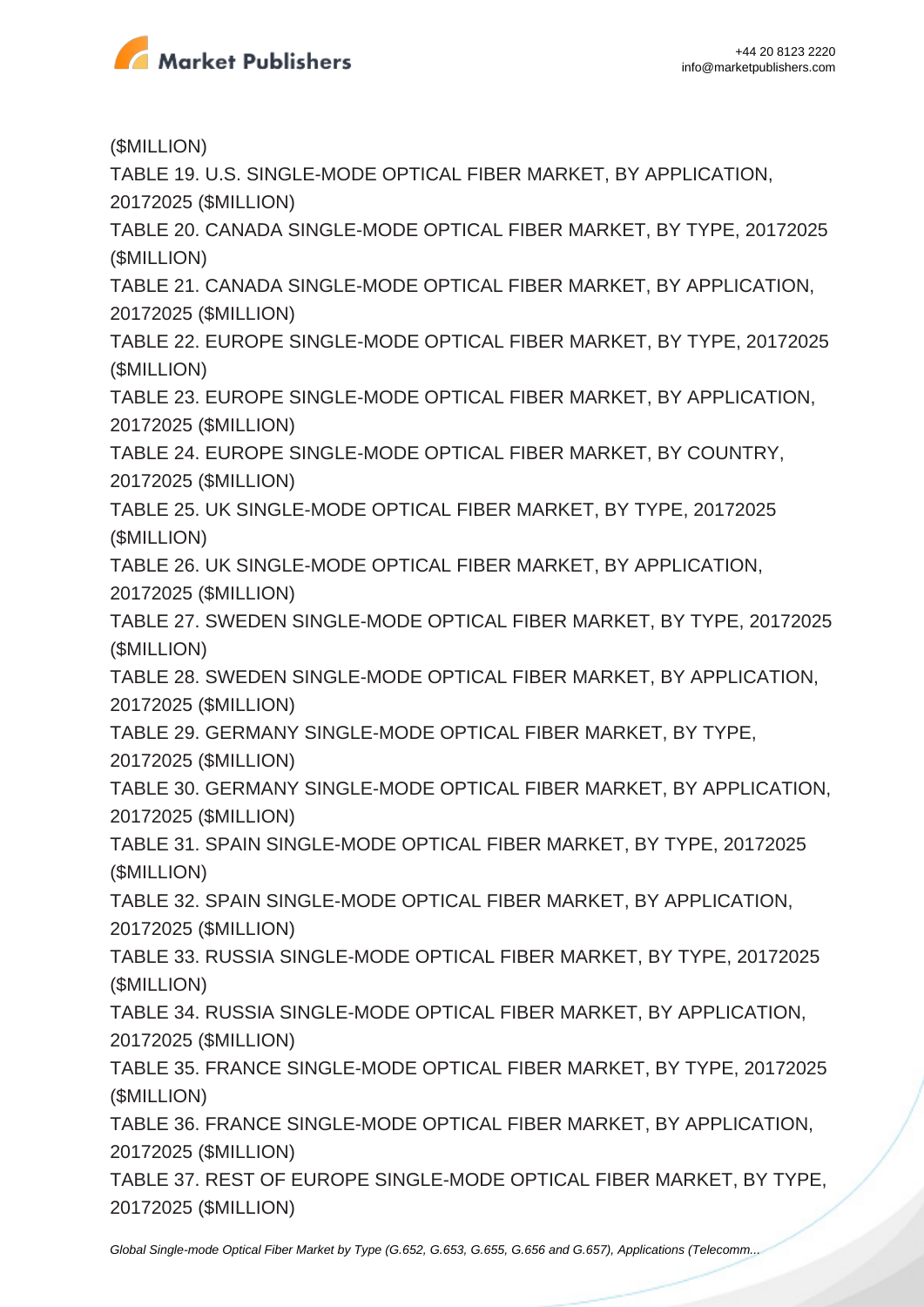

TABLE 38. REST OF EUROPE SINGLE-MODE OPTICAL FIBER MARKET, BY APPLICATION, 20172025 (\$MILLION)

TABLE 39. ASIA-PACIFIC SINGLE-MODE OPTICAL FIBER MARKET, BY TYPE, 20172025 (\$MILLION)

TABLE 40. ASIA-PACIFIC SINGLE-MODE OPTICAL FIBER MARKET, BY APPLICATION, 20172025 (\$MILLION)

TABLE 41. ASIA-PACIFIC SINGLE-MODE OPTICAL FIBER MARKET, BY COUNTRY, 20172025 (\$MILLION)

TABLE 42. CHINA SINGLE-MODE OPTICAL FIBER MARKET, BY TYPE, 20172025 (\$MILLION)

TABLE 43. CHINA SINGLE-MODE OPTICAL FIBER MARKET, BY APPLICATION, 20172025 (\$MILLION)

TABLE 44. INDIA SINGLE-MODE OPTICAL FIBER MARKET, BY TYPE, 20172025 (\$MILLION)

TABLE 45. INDIA SINGLE-MODE OPTICAL FIBER MARKET, BY APPLICATION, 20172025 (\$MILLION)

TABLE 46. JAPAN SINGLE-MODE OPTICAL FIBER MARKET, BY TYPE, 20172025 (\$MILLION)

TABLE 47. JAPAN SINGLE-MODE OPTICAL FIBER MARKET, BY APPLICATION, 20172025 (\$MILLION)

TABLE 48. AUSTRALIA SINGLE-MODE OPTICAL FIBER MARKET, BY TYPE, 20172025 (\$MILLION)

TABLE 49. AUSTRALIA SINGLE-MODE OPTICAL FIBER MARKET, BY APPLICATION, 20172025 (\$MILLION)

TABLE 50. SOUTH KOREA SINGLE-MODE OPTICAL FIBER MARKET, BY TYPE, 20172025 (\$MILLION)

TABLE 51. SOUTH KOREA SINGLE-MODE OPTICAL FIBER MARKET, BY APPLICATION, 20172025 (\$MILLION)

TABLE 52. REST OF ASIA-PACIFIC SINGLE-MODE OPTICAL FIBER MARKET, BY TYPE, 20172025 (\$MILLION)

TABLE 53. REST OF ASIA-PACIFIC SINGLE-MODE OPTICAL FIBER MARKET, BY APPLICATION, 20172025 (\$MILLION)

TABLE 54. LAMEA SINGLE-MODE OPTICAL FIBER MARKET, BY TYPE, 20172025 (\$MILLION)

TABLE 55. LAMEA SINGLE-MODE OPTICAL FIBER MARKET, BY APPLICATION, 20172025 (\$MILLION)

TABLE 56. LAMEA SINGLE-MODE OPTICAL FIBER MARKET, BY COUNTRY, 20172025 (\$MILLION)

TABLE 57. LATIN AMERICA SINGLE-MODE OPTICAL FIBER MARKET, BY TYPE,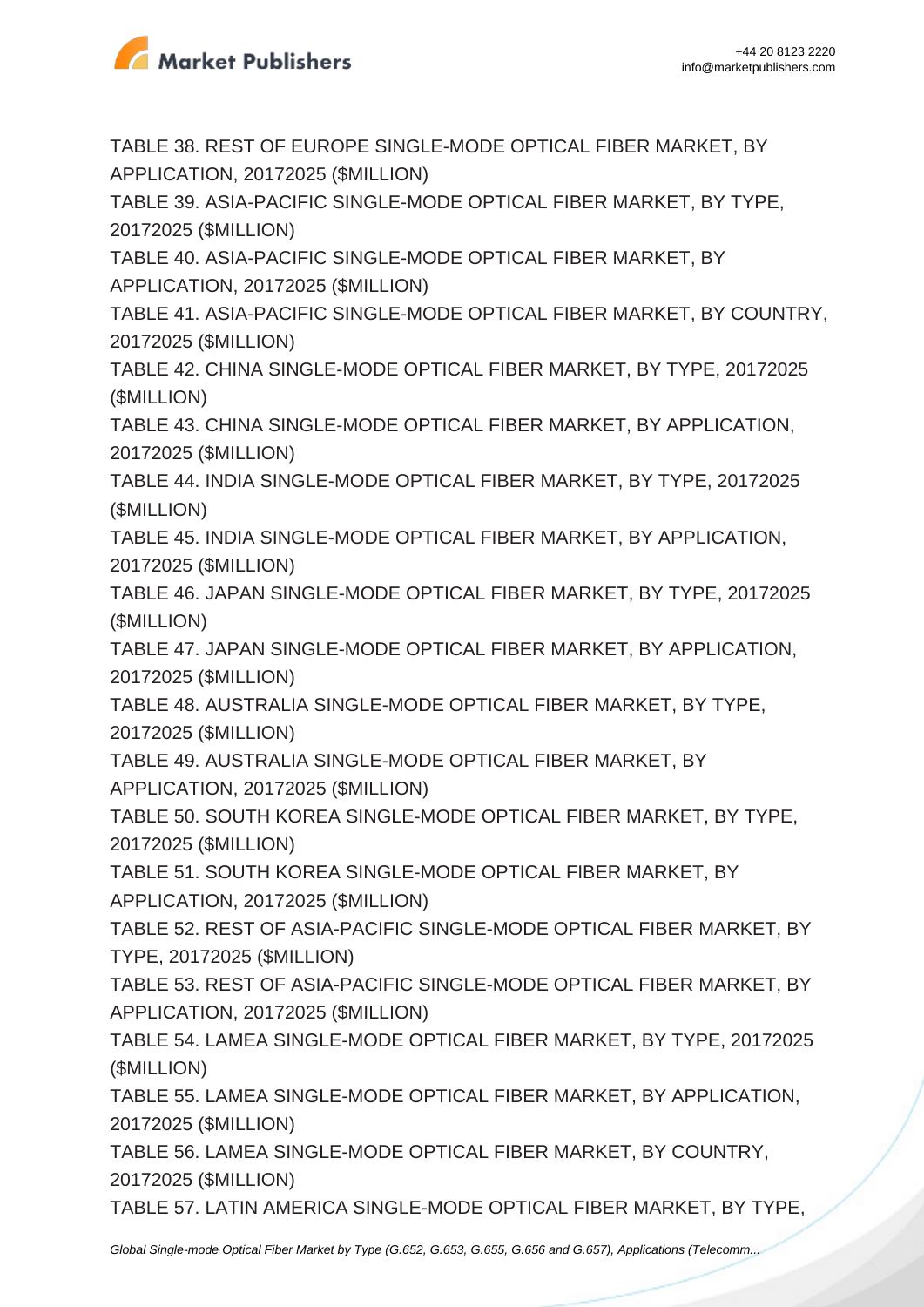

20172025 (\$MILLION) TABLE 58. LATIN AMERICA SINGLE-MODE OPTICAL FIBER MARKET, BY APPLICATION, 20172025 (\$MILLION) TABLE 59. MIDDLE EAST SINGLE-MODE OPTICAL FIBER MARKET, BY TYPE, 20172025 (\$MILLION) TABLE 60. MIDDLE EAST SINGLE-MODE OPTICAL FIBER MARKET, BY APPLICATION, 20172025 (\$MILLION) TABLE 61. AFRICA SINGLE-MODE OPTICAL FIBER MARKET, BY TYPE, 20172025 (\$MILLION) TABLE 62. AFRICA SINGLE-MODE OPTICAL FIBER MARKET, BY APPLICATION, 20172025 (\$MILLION) TABLE 63. COMMSCOPE: COMPANY SNAPSHOT TABLE 64. COMMSCOPE: PRODUCT CATEGORY TABLE 65. COMMSCOPE: PRODUCT PORTFOLIO TABLE 66. CORNING INC: COMPANY SNAPSHOT TABLE 67. CORNING INC: OPERATING SEGMENTS TABLE 68. FIBERHOME: COMPANY SNAPSHOT TABLE 69. FIBERHOME: PRODUCT PORTFOLIO TABLE 70. FUJIKURA LTD.: COMPANY SNAPSHOT TABLE 71. FUJIKURA LTD.: OPERATING SEGMENTS TABLE 72. FUJIKURA LTD.: PRODUCT PORTFOLIO TABLE 73. FURUKAWA ELECTRONIC CO. LTD.: COMPANY SNAPSHOT TABLE 74. FURUKAWA ELECTRONIC CO. LTD.: OPERATING SEGMENTS TABLE 75. FURUKAWA ELECTRONIC CO. LTD.: PRODUCT PORTFOLIO TABLE 76. NEXANS S.A.: COMPANY SNAPSHOT TABLE 77. NEXANS S.A.: PRODUCT CATEGORY TABLE 78. NEXANS S.A.: PRODUCT PORTFOLIO TABLE 79. SUMITOMO ELECTRIC INDUSTRIES LTD.: COMPANY SNAPSHOT TABLE 80. SUMITOMO ELECTRIC INDUSTRIES LTD.: PRODUCT CATEGORY TABLE 81. SUMITOMO ELECTRIC INDUSTRIES LTD.: PRODUCT PORTFOLIO TABLE 82. STERLITE TECHNOLOGIES LTD.: COMPANY SNAPSHOT TABLE 83. STERLITE TECHNOLOGIES LTD.: OPERATING SEGMENTS TABLE 84. STERLITE TECHNOLOGIES LTD.: PRODUCT PORTFOLIO TABLE 85. THE PRYSMIAN GROUP: COMPANY SNAPSHOT TABLE 86. THE PRYSMIAN GROUP: OPERATING SEGMENTS TABLE 87. THE PRYSMIAN GROUP: PRODUCT PORTFOLIO TABLE 88. YANGTZE OPTICAL FIBER AND CABLE JOINT STOCK LIMITED COMPANY: COMPANY SNAPSHOT TABLE 89. YANGTZE OPTICAL FIBER AND CABLE JOINT STOCK LIMITED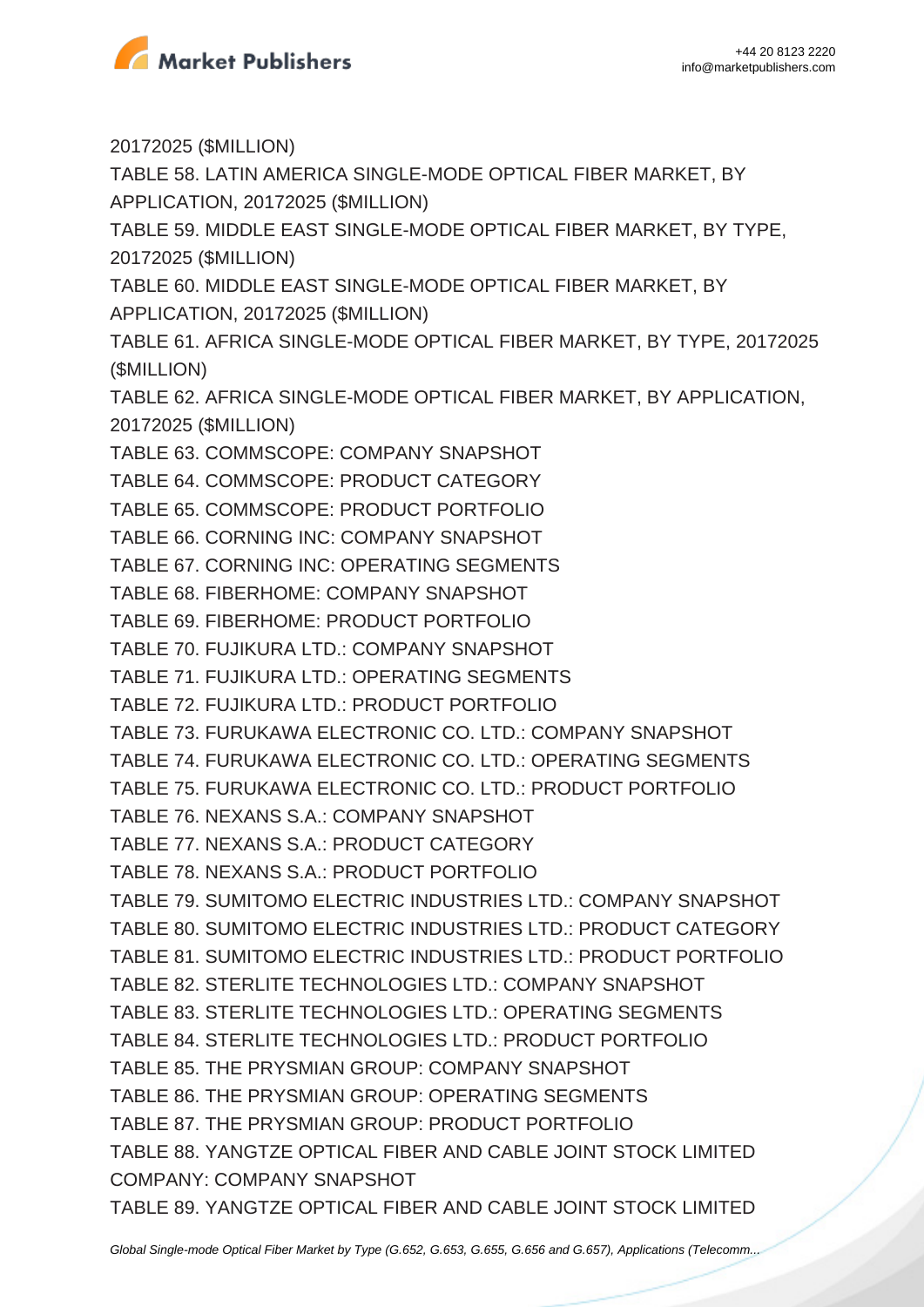

COMPANY: OPERATING SEGMENTS TABLE 90. YANGTZE OPTICAL FIBER AND CABLE JOINT STOCK LIMITED COMPANY: PRODUCT PORTFOLIO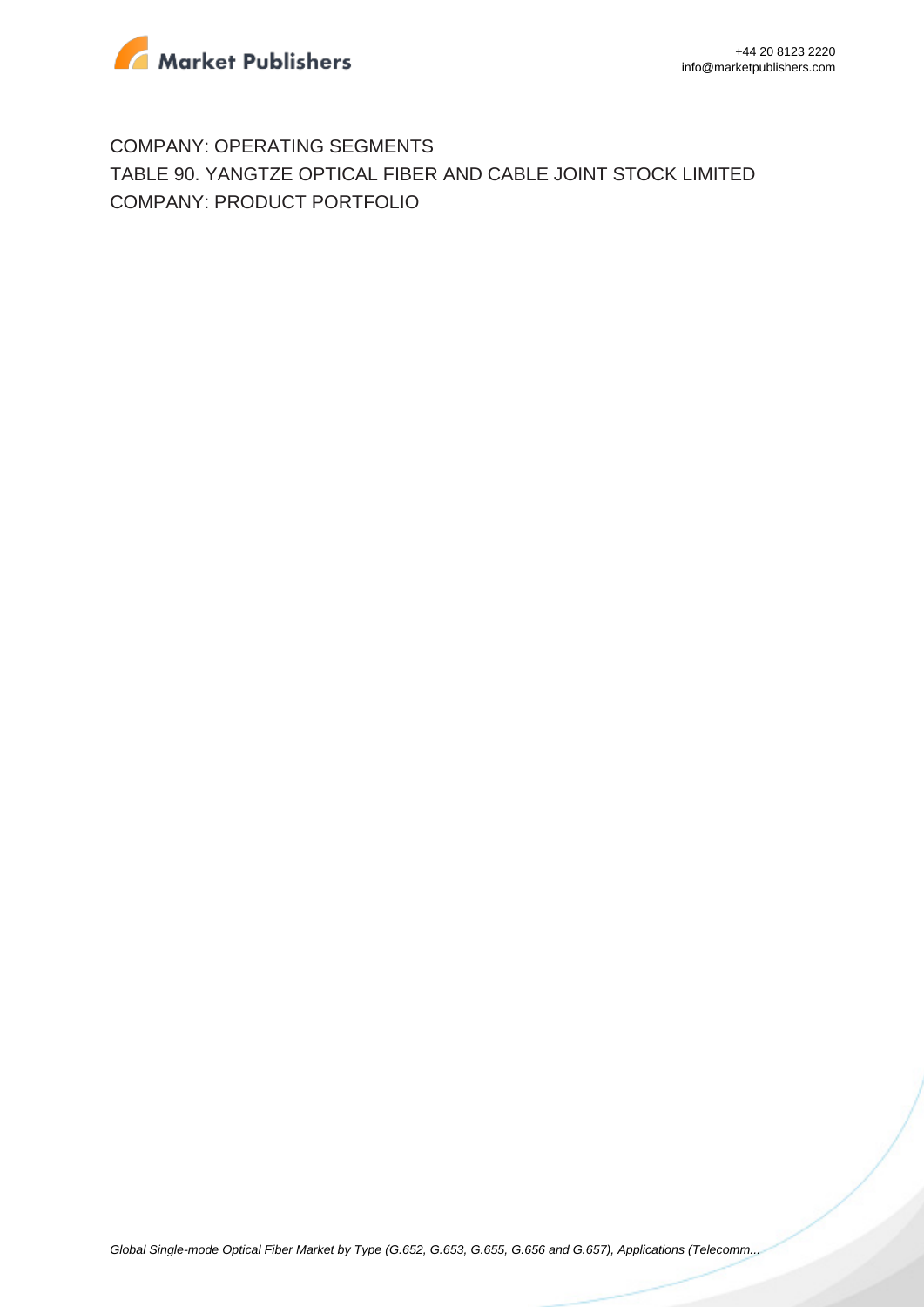

# **List Of Figures**

## **LIST OF FIGURES**

FIGURE 01. GLOBAL SINGLE-MODE OPTICAL FIBER MARKET, 20172025 FIGURE 02. GLOBAL SINGLE-MODE OPTICAL FIBER MARKET, BY REGION, 20172025 FIGURE 03. GLOBAL SINGLE-MODE OPTICAL FIBER MARKET: KEY PLAYERS FIGURE 04. GLOBAL SINGLE-MODE OPTICAL FIBER MARKET SEGMENTATION FIGURE 05. TOP IMPACTING FACTORS FIGURE 06. TOP INVESTMENT POCKETS FIGURE 07. TOP WINNING STRATEGIES, BY YEAR, 2015-2018 FIGURE 08. MODERATE-TO-HIGH BARGAINING POWER OF SUPPLIER FIGURE 09. HIGH BARGAINING POWER OF BUYER FIGURE 10. MODERATE THREAT OF SUBSTITUTES FIGURE 11. MODERATE-TO-HIGH THREAT OF NEW ENTRANTS FIGURE 12. HIGH COMPETITIVE RIVALRY FIGURE 13. SINGLE-MODE OPTICAL FIBER MARKET: KEY PLAYER POSITIONING, 2017 FIGURE 14. DRIVERS, RESTRAINTS, AND OPPORTUNITIES FIGURE 15. COMPARATIVE SHARE ANALYSIS OF SINGLE-MODE OPTICAL FIBER MARKET FOR G.652, BY COUNTRY, 2017 & 2025(%) FIGURE 16. COMPARATIVE SHARE ANALYSIS OF SINGLE-MODE OPTICAL FIBER MARKET FOR G.653, BY COUNTRY, 2017 & 2025(%) FIGURE 17. COMPARATIVE SHARE ANALYSIS OF GLASS OPTICAL FIBER MARKET FOR G.655, BY COUNTRY, 2017 & 2025(%) FIGURE 18. SINGLE-MODE OPTICAL FIBER MARKET REVENUE FOR G.656, BY COUNTRY, 2017 & 2025(%) FIGURE 19. SINGLE-MODE OPTICAL FIBER MARKET REVENUE FOR G.657 SEGMENT, BY COUNTRY, 2017 & 2025(%) FIGURE 20. COMPARATIVE SHARE ANALYSIS OF OPTICAL FIBER MARKET FOR TELECOMMUNICATION & NETWORKING, BY COUNTRY, 2017 & 2025(%) FIGURE 21. COMPARATIVE SHARE ANALYSIS OF OPTICAL FIBER MARKET FOR DATA CENTERS, BY COUNTRY, 2017 & 2025(%) FIGURE 22. COMPARATIVE SHARE ANALYSIS OF OPTICAL FIBER MARKET FOR CATV, BY COUNTRY, 2017 & 2025(%) FIGURE 23. COMPARATIVE SHARE ANALYSIS OF OPTICAL FIBER MARKET FOR FACTORY AUTOMATION & INDSUTRIAL NETWORKING, BY COUNTRY, 2017 & 2025(%)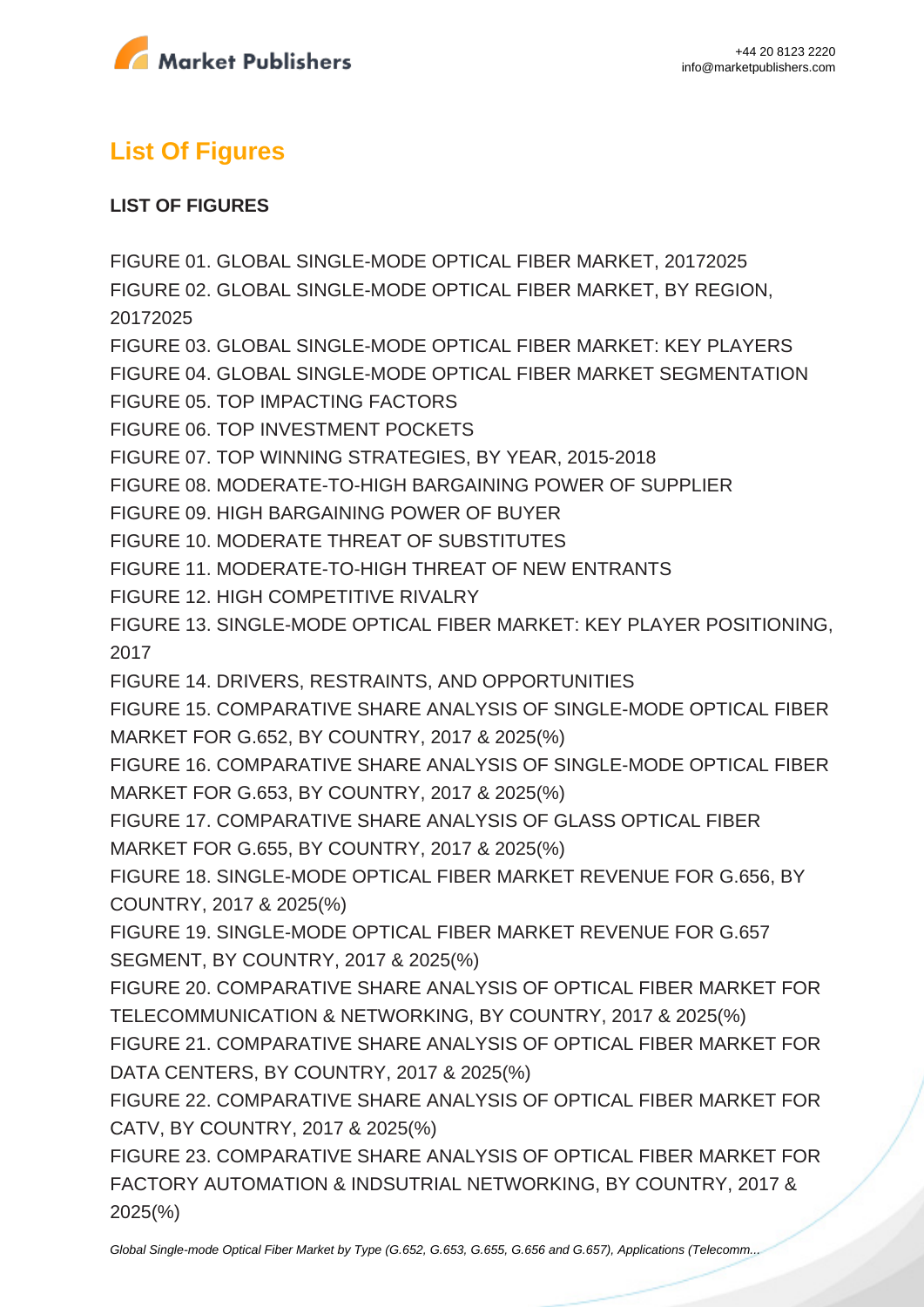

FIGURE 24. COMPARATIVE SHARE ANALYSIS OF OPTICAL FIBER MARKET FOR MILITARY, BY COUNTRY, 2017 & 2025(%)

FIGURE 25. COMPARATIVE SHARE ANALYSIS OF OPTICAL FIBER MARKET FOR OTHERS, BY COUNTRY, 2017 & 2025 (%)

FIGURE 26. U.S. SINGLE-MODE OPTICAL FIBER MARKET, 20172025 (\$MILLION) FIGURE 27. CANADA SINGLE-MODE OPTICAL FIBER MARKET, 20172025 (\$MILLION)

FIGURE 28. UK SINGLE-MODE OPTICAL FIBER MARKET, 20172025 (\$MILLION) FIGURE 29. SWEDEN SINGLE-MODE OPTICAL FIBER MARKET, 20172025 (\$MILLION)

FIGURE 30. GERMANY SINGLE-MODE OPTICAL FIBER MARKET, 20172025 (\$MILLION)

FIGURE 31. SPAIN SINGLE-MODE OPTICAL FIBER MARKET, 20172025 (\$MILLION)

FIGURE 32. RUSSIA SINGLE-MODE OPTICAL FIBER MARKET, 20172025 (\$MILLION)

FIGURE 33. FRANCE SINGLE-MODE OPTICAL FIBER MARKET, 20172025 (\$MILLION)

FIGURE 34. REST OF EUROPE SINGLE-MODE OPTICAL FIBER MARKET, 20172025 (\$MILLION)

FIGURE 35. CHINA SINGLE-MODE OPTICAL FIBER MARKET, 20172025 (\$MILLION) FIGURE 36. INDIA SINGLE-MODE OPTICAL FIBER MARKET, 20172025 (\$MILLION) FIGURE 37. JAPAN SINGLE-MODE OPTICAL FIBER MARKET, 20172025 (\$MILLION) FIGURE 38. AUSTRALIA SINGLE-MODE OPTICAL FIBER MARKET, 20172025 (\$MILLION)

FIGURE 39. SOUTH KOREA SINGLE-MODE OPTICAL FIBER MARKET, 20172025 (\$MILLION)

FIGURE 40. REST OF ASIA-PACIFIC SINGLE-MODE OPTICAL FIBER MARKET, 20172025 (\$MILLION)

FIGURE 41. LATIN AMERICA SINGLE-MODE OPTICAL FIBER MARKET, 20172025 (\$MILLION)

FIGURE 42. MIDDLE EAST SINGLE-MODE OPTICAL FIBER MARKET, 20172025 (\$MILLION)

FIGURE 43. AFRICA SINGLE-MODE OPTICAL FIBER MARKET, 20172025 (\$MILLION)

FIGURE 44. COMMSCOPE: REVENUE, 20152017 (\$MILLION)

FIGURE 45. COMMSCOPE: REVENUE SHARE BY SEGMENT, 2017 (%)

FIGURE 46. COMMSCOPE: REVENUE SHARE BY REGION, 2017 (%)

FIGURE 47. CORNING INC.: REVENUE, 20152017 (\$MILLION)

FIGURE 48. CORNING INC.: REVENUE SHARE BY SEGMENT, 2017 (%)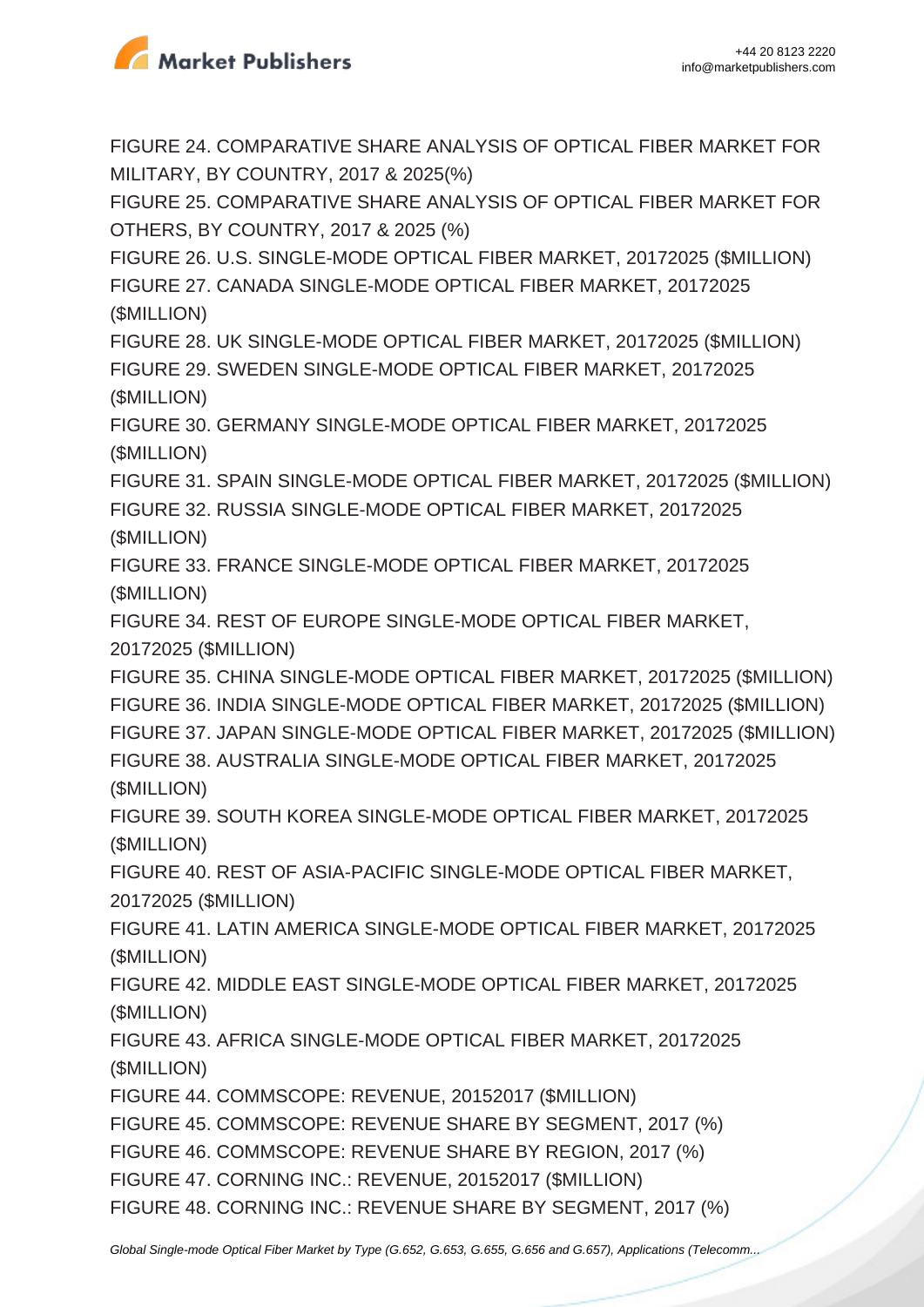

FIGURE 49. CORNING INC.: REVENUE SHARE BY REGION, 2017 (%) FIGURE 50. FUJIKURA LTD.: REVENUE, 20152017 (\$MILLION) FIGURE 51. FUJIKURA LTD.: REVENUE SHARE BY SEGMENT, 2017 (%) FIGURE 52. FUJIKURA LTD.: REVENUE SHARE BY REGION, 2017 (%) FIGURE 53. FURUKAWA ELECTRONIC CO. LTD.: REVENUE, 20152017 (\$MILLION) FIGURE 54. FURUKAWA ELECTRONIC CO. LTD.: REVENUE SHARE BY SEGMENT, 2017 (%) FIGURE 55. FURUKAWA ELECTRONIC CO. LTD.: REVENUE SHARE BY REGION,  $2017 (%)$ FIGURE 56. NEXANS S.A.: REVENUE, 20152017 (\$MILLION) FIGURE 57. NEXANS S.A.: REVENUE SHARE BY SEGMENT, 2017 (%) FIGURE 58. NEXANS S.A.: REVENUE SHARE BY REGION, 2017 (%) FIGURE 59. SUMITOMO ELECTRIC INDUSTRIES LTD.: REVENUE, 20152017 (\$MILLION) FIGURE 60. SUMITOMO ELECTRIC INDUSTRIES LTD.: REVENUE SHARE BY SEGMENT, 2017 (%) FIGURE 61. SUMITOMO ELECTRIC INDUSTRIES LTD.: REVENUE SHARE BY REGION, 2017 (%) FIGURE 62. STERLITE TECHNOLOGIES LTD.: REVENUE, 20152017 (\$MILLION) FIGURE 63. STERLITE TECHNOLOGIES LTD.: REVENUE SHARE BY REGION, 2017  $(% )$ FIGURE 64. THE PRYSMIAN GROUP: REVENUE, 20142016 (\$MILLION) FIGURE 65. THE PRYSMIAN GROUP: REVENUE SHARE BY SEGMENT, 2017 (%) FIGURE 66. THE PRYSMIAN GROUP: REVENUE SHARE BY REGION, 2017 (%) FIGURE 67. YANGTZE OPTICAL FIBER AND CABLE JOINT STOCK LIMITED COMPANY: REVENUE, 20152017 (\$MILLION) FIGURE 68. YANGTZE OPTICAL FIBER AND CABLE JOINT STOCK LIMITED COMPANY: REVENUE SHARE BY SEGMENT, 2017 (%) FIGURE 69. YANGTZE OPTICAL FIBER AND CABLE JOINT STOCK LIMITED COMPANY: REVENUE SHARE BY REGION, 2017 (%)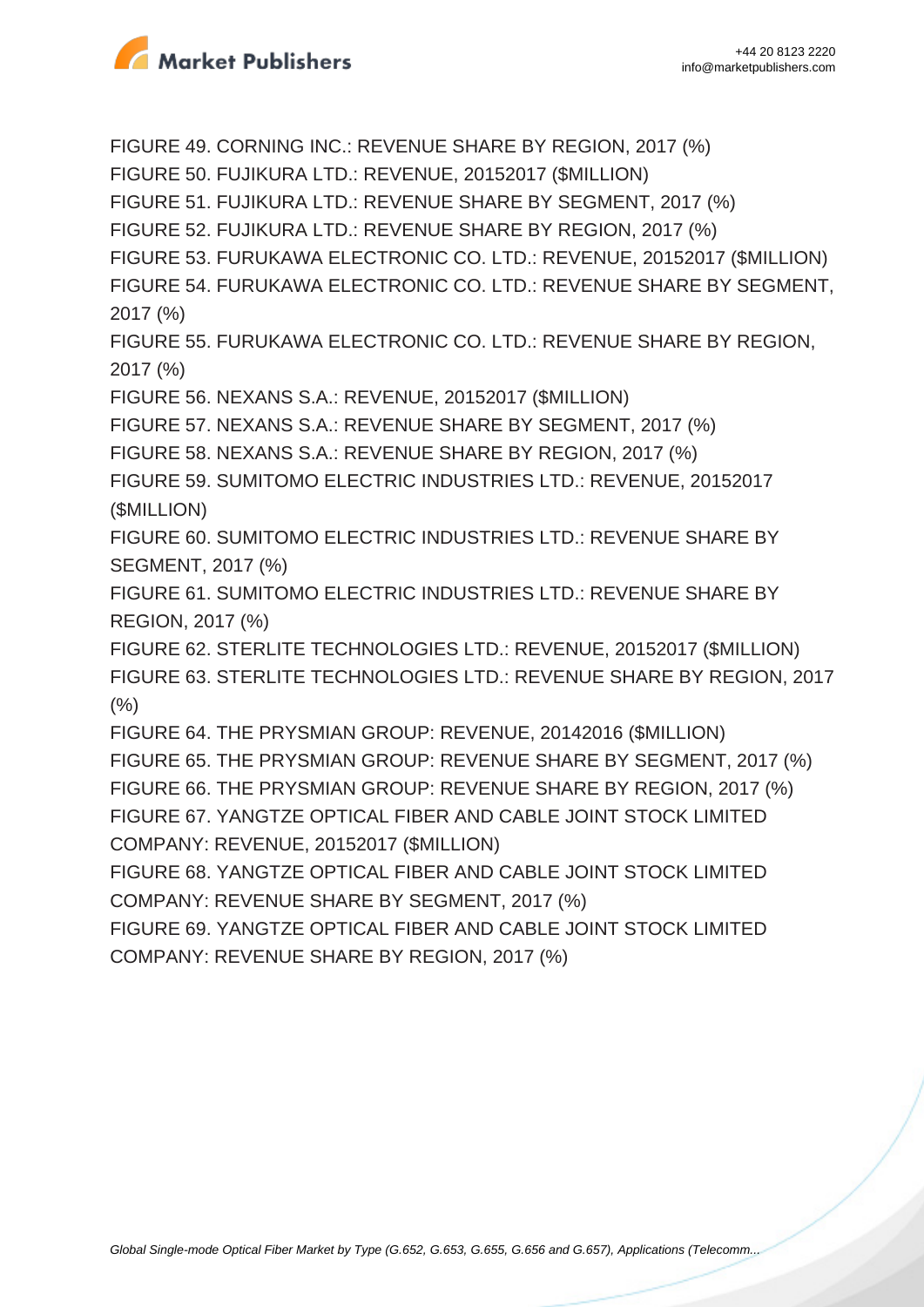

### I would like to order

- Product name: Global Single-mode Optical Fiber Market by Type (G.652, G.653, G.655, G.656 and G.657), Applications (Telecommunication & Networking, Data Centers, CATV, Factory Automation & Industrial Networking, Military and Others): Opportunity Analysis and Industry Forecast, 2018 - 2025
	- Product link: [https://marketpublishers.com/r/G0C690E09AFEN.html](https://marketpublishers.com/report/hardware/networking_hardware/global-single-mode-optical-fiber-market-by-type-applications-opportunity-analysis-industry-2018-2025.html)
		- Price: US\$ 5,370.00 (Single User License / Electronic Delivery) If you want to order Corporate License or Hard Copy, please, contact our Customer Service: [info@marketpublishers.com](mailto:info@marketpublishers.com)

## Payment

To pay by Credit Card (Visa, MasterCard, American Express, PayPal), please, click button on product page [https://marketpublishers.com/r/G0C690E09AFEN.html](https://marketpublishers.com/report/hardware/networking_hardware/global-single-mode-optical-fiber-market-by-type-applications-opportunity-analysis-industry-2018-2025.html)

# To pay by Wire Transfer, please, fill in your contact details in the form below:

First name: Last name: Email: Company: Address: City: Zip code: Country: Tel: Fax: Your message:

\*\*All fields are required

Custumer signature \_\_\_\_\_\_\_\_\_\_\_\_\_\_\_\_\_\_\_\_\_\_\_\_\_\_\_\_\_\_\_\_\_\_\_\_\_\_\_

Please, note that by ordering from marketpublishers.com you are agreeing to our Terms & Conditions at<https://marketpublishers.com/docs/terms.html>